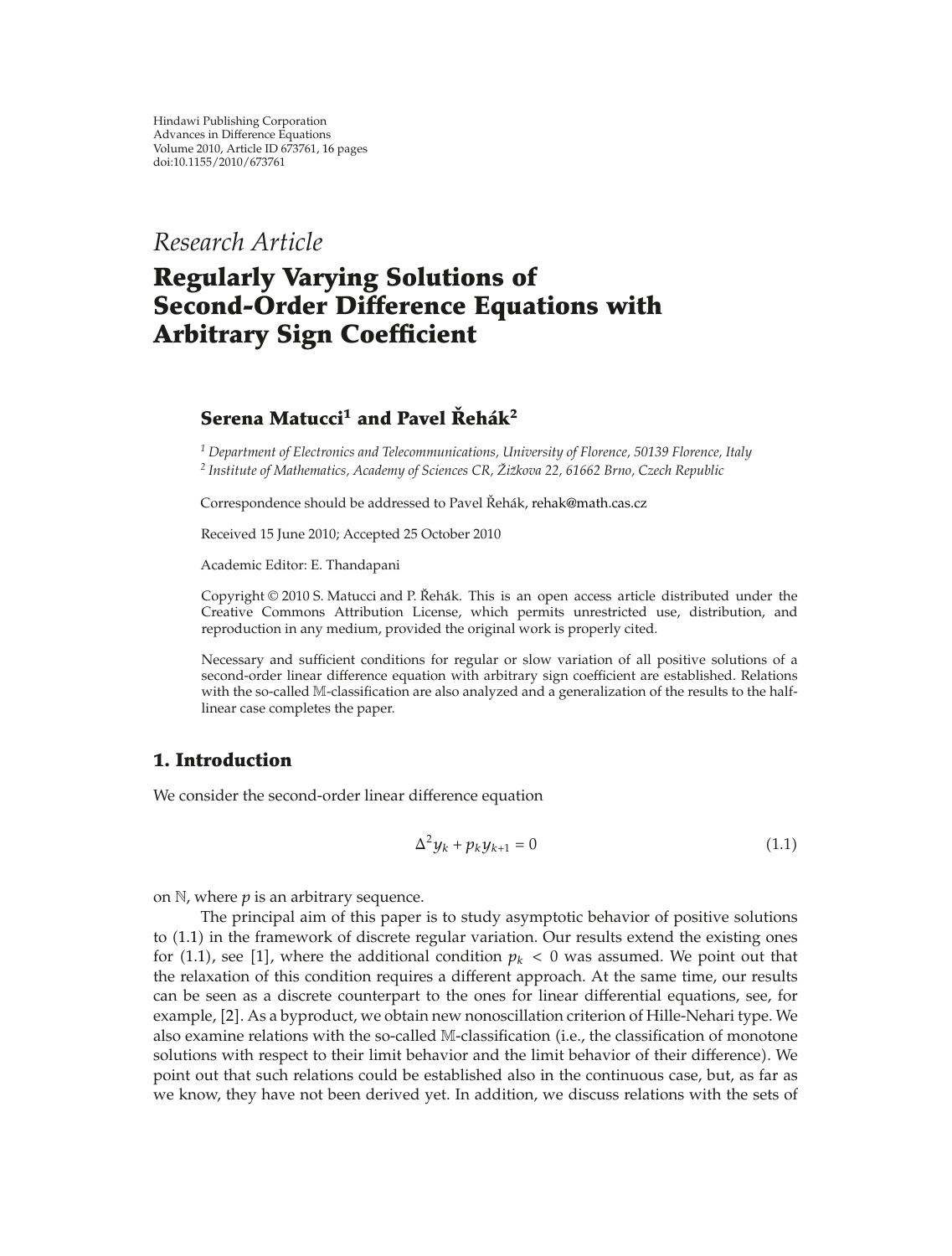recessive and dominant solutions. A possible extension to the case of half-linear difference equations is also indicated.

The paper is organized as follows. In the next section we recall the concept of regularly varying sequences and mention some useful properties of 1.1 which are needed later. In the main section, that is, Section 3, we establish sufficient and necessary conditions guaranteeing that (1.1) has regularly varying solutions. Relations with the M-classification is analyzed in Section 4. The paper is concluded by the section devoted to the generalization to the halflinear case.

# **2. Preliminaries**

In this section we recall basic properties of regularly and slowly varying sequences and present some useful information concerning  $(1.1)$ .

The theory of regularly varying sequences (sometimes called Karamata sequences), initiated by Karamata [3] in the thirties, received a fundamental contribution in the seventies with the papers by Seneta et al. (see  $[4, 5]$ ) starting from which quite many papers about regularly varying sequences have appeared, see [6] and the references therein. Here we make use of the following definition, which is a modification of the one given in [5], and is equivalent to the classical one, but it is more suitable for some applications to difference equations, see [6].

*Definition 2.1.* A positive sequence  $y = \{y_k\}$ ,  $k \in \mathbb{N}$ , is said to be *regularly varying of index*  $\varphi$ ,  $\rho \in \mathbb{R}$ , if there exists *C* > 0 and a positive sequence { $\alpha_k$ } such that

$$
\lim_{k} \frac{y_k}{\alpha_k} = C, \qquad \lim_{k} k \frac{\Delta \alpha_k}{\alpha_k} = \varrho. \tag{2.1}
$$

If  $\rho = 0$ , then  $\{y_k\}$  is said to be *slowly varying*. Let us denote by  $\mathcal{RU}(\rho)$  the totality of regularly varying sequences of index  $\rho$  and by  $\mathcal{SU}$  the totality of slowly varying sequences. A positive sequence  $\{y_k\}$  is said to be *normalized regularly varying of index*  $\varphi$  if it satisfies  $\lim_k k \Delta y_k/y_k = \varrho$ . If  $\varrho = 0$ , then *y* is called a *normalized slowly varying sequence*. In the sequel,  $\mathcal{MRU}(\rho)$  and  $\mathcal{NSU}$  will denote, respectively, the set of all normalized regularly varying sequences of index *q*, and the set of all normalized slowly varying sequences. For instance, the sequence  $\{y_k\} = \{\log k\} \in \mathcal{NSU}$ , and the sequence  $\{y_k\} = \{k^{\rho} \log k\} \in \mathcal{NRU}(\rho)$ , for every *Q* ∈  $\mathbb{R}$ ; on the other hand, the sequence  $\{y_k\} = \{1 + (-1)^k / k\} \in \mathcal{SU} \setminus \mathcal{MSU}$ .

The main properties of regularly varying sequences, useful to the development of the theory in the subsequent sections, are listed in the following proposition. The proofs of the statements can be found in  $[1]$ , see also  $[4, 5]$ .

**Proposition 2.2.** *Regularly varying sequences have the following properties.*

- (i) *A sequence*  $y \in \mathcal{RU}(Q)$  *if and only if*  $y_k = k^Q \varphi_k \exp\{\sum_{j=1}^{k-1} \varphi_j / j\}$ *, where*  $\{\varphi_k\}$  *tends to a positive constant and* {*ψk*} *tends to 0 as k* → ∞*. Moreover, y* ∈ RV*- if and only if*  $y_k = k^q L_k$ *, where*  $L \in \mathcal{SU}$ *.*
- (ii) *A sequence*  $y \in \mathcal{RU}(Q)$  *if and only if*  $y_k = \varphi_k \prod_{j=1}^{k-1} (1 + \delta_j / j)$ *, where*  $\{\varphi_k\}$  *tends to a positive constant and*  $\{ \delta_k \}$  *tends to*  $\varphi$  *as*  $k \to \infty$ *.*
- (iii) If a sequence  $y \in \mathcal{NRU}(\rho)$ , then in the representation formulae given in (i) and (ii), it holds  $\varphi_k \equiv \text{const} > 0$ , and the representation is unique. Moreover,  $y \in \mathcal{NRU}(\rho)$  if and only if  $y_k = k^{\varrho} S_k$ *, where*  $S \in \mathcal{NSU}$ *.*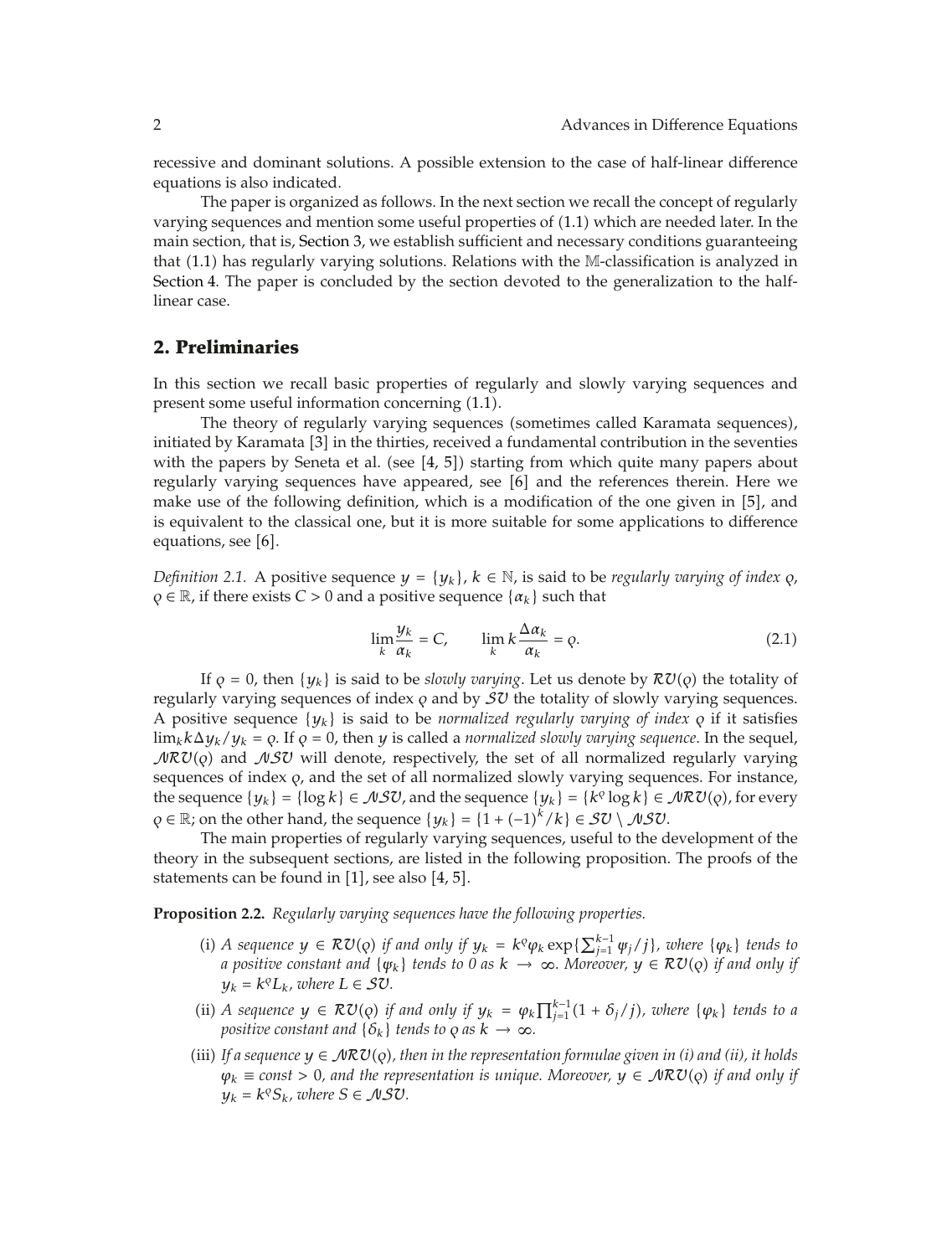- (iv) Let  $y \in \mathcal{RU}(Q)$ . If one of the following conditions holds (a)  $\Delta y_k \leq 0$  and  $\Delta^2 y_k \geq 0$ , or (b)  $\Delta y_k \geq 0$  *and*  $\Delta^2 y_k \leq 0$ *, or (c)*  $\Delta y_k \geq 0$  *and*  $\Delta^2 y_k \geq 0$ *, then*  $y \in \mathcal{MRU}(Q)$ *.*
- (v) Let  $y \in \mathcal{RU}(Q)$ . Then  $\lim_k y_k/k^{q-\varepsilon} = \infty$  and  $\lim_k y_k/k^{q+\varepsilon} = 0$  for every  $\varepsilon > 0$ .
- (vi) Let  $u \in \mathcal{RU}(Q_1)$  and  $v \in \mathcal{RU}(Q_2)$ . Then  $uv \in \mathcal{RU}(Q_1 + Q_2)$  and  $1/u \in \mathcal{RU}(-Q_1)$ . The same *holds if* RV *is replaced by* NRV*.*
- (vii) If  $y \in \mathbb{R} \mathcal{U}(\rho)$ ,  $\rho \in \mathbb{R}$ , is strictly convex, that is,  $\Delta^2 y_k > 0$  for every  $k \in \mathbb{N}$ , then y is *decreasing provided*  $\rho \leq 0$ *, and it is increasing provided*  $\rho > 0$ *. If*  $y \in \mathcal{RU}(\rho)$ *,*  $\rho \in \mathbb{R}$ *, is strictly concave for every*  $k \in \mathbb{N}$ , then *y is increasing and*  $\rho \geq 0$ *.*
- (viii) *If*  $y \in \mathcal{RU}(Q)$ , then  $\lim_k y_{k+1}/y_k = 1$ .

Concerning (1.1), a nontrivial *solution*  $y$  of (1.1) is called *nonoscillatory* if it is eventually of one sign, otherwise it is said to be *oscillatory*. As a consequence of the Sturm separation theorem, one solution of  $(1.1)$  is oscillatory if and only if every solution of  $(1.1)$  is oscillatory. Hence we can speak about *oscillation* or *nonoscillation* of *equation* (1.1). A classification of nonoscillatory solutions in case  $p$  is eventually of one sign, will be recalled in Section 4. Nonoscillation of  $(1.1)$  can be characterized in terms of solvability of a Riccati difference equation; the methods based on this relation are referred to as the *Riccati technique*: equation (1.1) is nonoscillatory if and only if there is *a* ∈ N and a sequence *w* satisfying

$$
\Delta w_k + p_k + \frac{w_k^2}{1 + w_k} = 0
$$
\n(2.2)

with  $1 + w_k > 0$  for  $k \ge a$ . Note that, dealing with nonoscillatory solutions of (1.1), we may restrict our considerations just to eventually positive solutions without loss of generality.

We end this section recalling the definition of recessive solution of  $(1.1)$ . Assume that  $(1.1)$  is nonoscillatory. A solution  $\gamma$  of  $(1.1)$  is said to be a *recessive solution* if for any other solution *x* of (1.1), with  $x \neq \lambda y$ ,  $\lambda \in \mathbb{R}$ , it holds  $\lim_{k \to \lambda} y_k / x_k = 0$ . Recessive solutions are uniquely determined up to a constant factor, and any other linearly independent solution is called a *dominant solution*. Let *y* be a solution of (1.1), positive for  $k \ge a \ge 0$ . The following characterization holds: *y* is recessive if and only if  $\sum_{k=a}^{\infty} 1/(y_k y_{k+1}) = \infty$ ; *y* is dominant if and only if  $\sum_{k=a}^{\infty} 1/(y_k y_{k+1}) < \infty$ .

### **3. Regularly Varying Solutions of Linear Difference Equations**

In this section we prove conditions guaranteeing that 1.1 has regularly varying solutions. Hereinafter,  $x_k \sim y_k$  means lim<sub>k</sub>  $x_k/y_k = 1$ , where *x* and *y* are arbitrary positive sequences.

Let *A* ∈ ( $-\infty$ , 1/4) and denote by  $\rho_1 < \rho_2$ , the (real) roots of the quadratic equation  $\varphi^2 - \varphi + A = 0$ . Note that  $1 - 2\varphi_1 = \sqrt{1 - 4A} > 0$ ,  $1 - \varphi_1 = \varphi_2$ , sgn  $A = \text{sgn } \varphi_1$ , and  $\varphi_2 > 0$ .

**Theorem 3.1.** *Equation* (1.1) *is nonoscillatory and has a fundamental system of solutions*  $\{y, x\}$ *such that*  $y_k = k^{q_1}L_k \in \mathcal{MRU}(q_1)$  and  $x_k = k^{q_2}L_k \in \mathcal{MRU}(q_2)$  if and only if

$$
\lim_{k} k \sum_{j=k}^{\infty} p_j = A \in \left( -\infty, \frac{1}{4} \right),\tag{3.1}
$$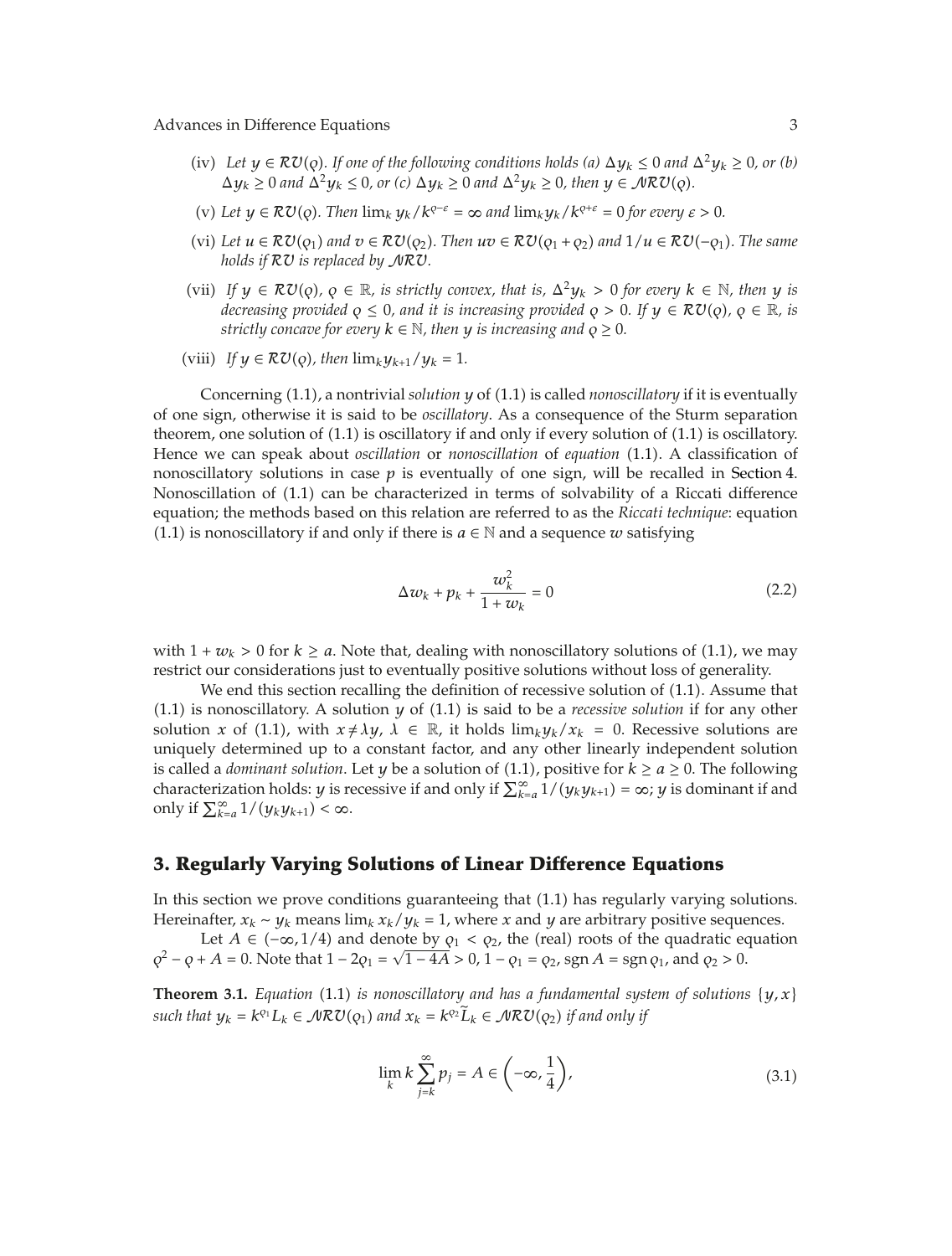*where*  $L, L \in \mathcal{NSU}$  *with*  $L_k \sim 1/((1-2\varrho_1)L_k)$  as  $k \to \infty$ . Moreover,  $y$  is a recessive solution,  $x$  is a *dominant solution, and every eventually positive solution z of* 1.1 *is normalized regularly varying,*  $with z \in \mathcal{NRU}(Q_1) \cup \mathcal{MRU}(Q_2).$ 

*Proof .* First we show the last part of the statement. Let  $\{x, y\}$  be a fundamental set of solutions of (1.1), with  $y \in \mathcal{MRU}(q_1)$ ,  $x \in \mathcal{MRU}(q_2)$ , and let *z* be an arbitrary solution of (1.1), with *z<sub>k</sub>* > 0 for *k* sufficiently large. Since *y* ∈  $\mathcal{NRU}(q_1)$ , it can be written as  $y_k = k^{q_1}L_k$ , where *L* ∈ *NSU*, by Proposition 2.2. Then  $y_k y_{k+1} = k^{o_1} (k+1)^{o_1} L_k L_{k+1} \sim k^{2o_1} L_k^2$  as  $k \to \infty$ . By Proposition 2.2,  $L^2 \in \mathcal{NSU}$ , and  $L^2_k k^{2q-1} \to 0$  as  $k \to \infty$ , being  $2q_1 - 1 < 0$ . Hence, there is  $N > 0$  such that  $L_k^2 k^{2q_1 - 1} \leq N$  for  $k \geq a$ , and

$$
\sum_{j=a}^{k} \frac{1}{y_j y_{j+1}} \sim \sum_{j=a}^{k} \frac{1}{j^{2\varphi_1} L_j^2} \ge \frac{1}{N} \sum_{j=a}^{k} \frac{1}{j} \longrightarrow \infty
$$
\n(3.2)

as  $k \to \infty$ . This shows that *y* is a recessive solution of (1.1). Clearly,  $x \in \mathcal{MRU}(\varrho_2)$  is a dominant solution, and  $\lim_k y_k/x_k = 0$ . Now, let  $c_1, c_2 \in \mathbb{R}$  be such that  $z = c_1y + c_2x$ . Since *z* is eventually positive, if  $c_2 = 0$ , then necessarily  $c_1 > 0$  and  $z \in \mathcal{NRU}(q_1)$ . If  $c_2 \neq 0$ , then we get  $c_2 > 0$  because of the positivity of  $z_k$  for *k* large and the strict inequality between the indices of regular variation  $\rho_1 < \rho_2$ . Moreover,  $z \in \mathcal{NRU}(\rho_2)$ . Indeed, taking into account that  $y_k/x_k \to 0$ ,  $k\Delta y_k/y_k \to \varrho_1$ , and  $k\Delta x_k/x_k \to \varrho_2$ , it results

$$
\frac{k\Delta z_k}{z_k} = \frac{c_1 k \Delta y_k + c_2 k \Delta x_k}{c_1 y_k + c_2 x_k} = \frac{c_1 (k \Delta y_k / y_k) (y_k / x_k) + c_2 k \Delta x_k / x_k}{c_1 y_k / x_k + c_2} \sim \frac{k \Delta x_k}{x_k}.
$$
(3.3)

Now we prove the main statement.

#### *Necessity*

Let  $y \in \mathcal{MRU}(q_1)$  be a solution of (1.1) positive for  $k \ge a$ . Set  $w_k = \Delta y_k / y_k$ . Then  $\lim_k k w_k =$  $\varphi_1$ ,  $\lim_k w_k = 0$ , and for any  $M > 0$ ,  $|w_k| \le M/k$  provided *k* is sufficiently large. Moreover, *w* satisfies the Riccati difference equation (2.2) and  $1 + w_k > 0$  for *k* sufficiently large. Now we show that  $\sum_{j=a}^{\infty} w_j^2/(1+w_j)$  converges. For any  $\varepsilon \in (0,1)$  we have  $1+w_k \geq 1-\varepsilon$  for large  $k$ , say  $k \ge a$ . Hence,

$$
\sum_{j=a}^{\infty} \frac{w_j^2}{1+w_j} \le \frac{1}{1-\varepsilon} \sum_{j=a}^{\infty} w_j^2 \le \frac{M^2}{1-\varepsilon} \sum_{j=a}^{\infty} \frac{1}{j^2} < \infty.
$$
 (3.4)

Summing now (2.2) from  $k$  to  $\infty$  we get

$$
w_k = \sum_{j=k}^{\infty} p_j + \sum_{j=k}^{\infty} \frac{w_j^2}{1 + w_j};
$$
\n(3.5)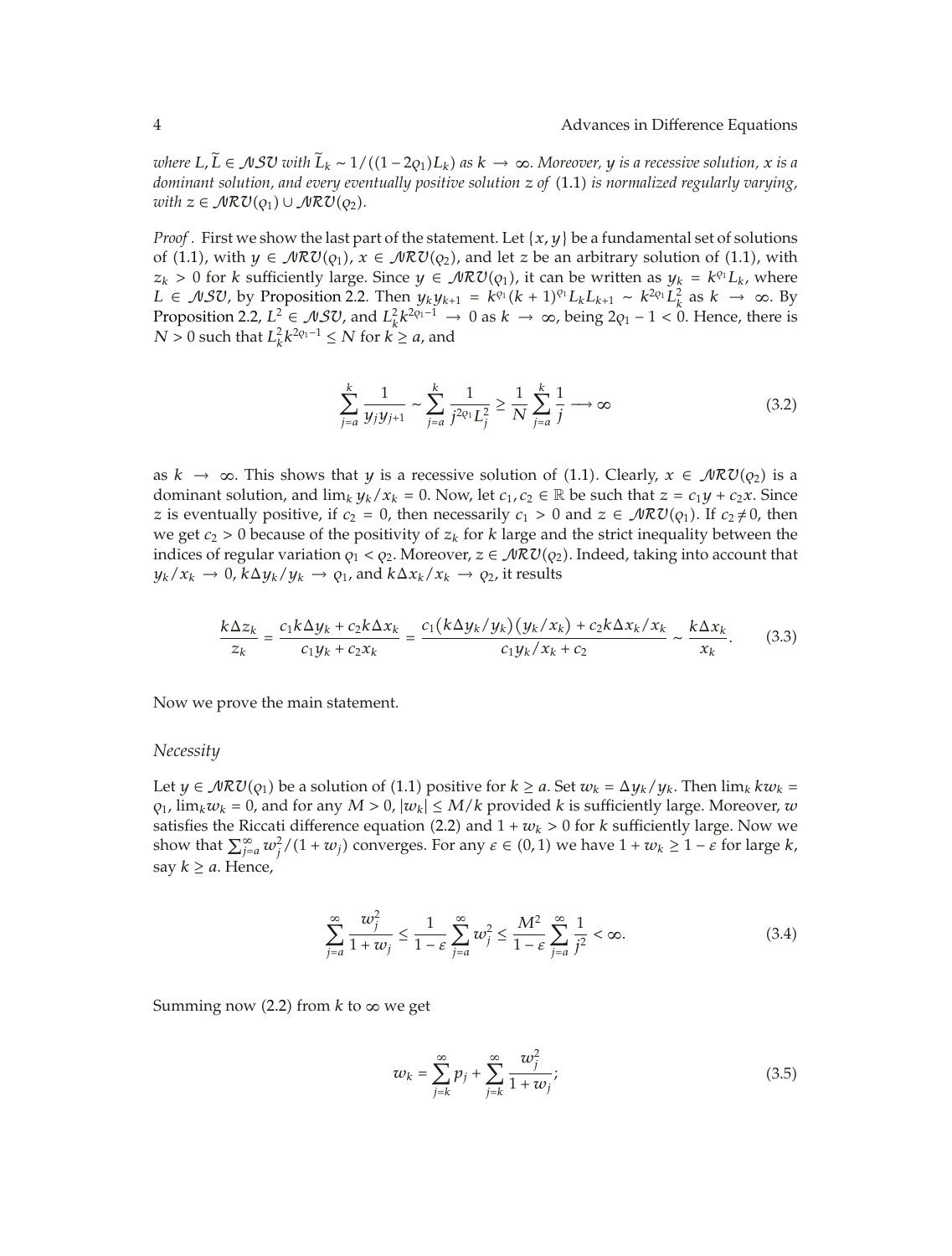in particular we see that  $\sum^\infty p_j$  converges. The discrete L'Hospital rule yields

$$
\lim_{k} \frac{\sum_{j=k}^{\infty} w_j^2 / (1 + w_j)}{1/k} = \lim_{k} \frac{k(k+1)w_k^2}{1 + w_k} = \varrho_1^2.
$$
 (3.6)

Hence, multiplying (3.5) by *k* we get

$$
k\sum_{j=k}^{\infty} p_j = k w_k - k \sum_{j=k}^{\infty} \frac{w_j^2}{1 + w_j} \longrightarrow \rho_1 - \rho_1^2 = A
$$
 (3.7)

as  $k \to \infty$ , that is, (3.1) holds. The same approach shows that  $x \in \mathcal{MRU}(\varrho_2)$  implies (3.1).

# *Sufficiency*

First we prove the existence of a solution  $y \in \mathcal{NRU}(q_1)$  of (1.1). Set  $\psi_k = k \sum_{j=k}^{\infty} p_j - A$ . We look for a solution of  $(1.1)$  in the form

$$
y_k = \prod_{j=a}^{k-1} \left( 1 + \frac{\varrho_1 + \psi_j + w_j}{j} \right),
$$
 (3.8)

*k* ≥ *a*, with some  $a \in \mathbb{N}$ . In order that *y* is a (nonoscillatory) solution of (1.1), we need to determine  $w$  in (3.8) in such a way that

$$
u_k = \frac{Q_1 + \psi_k + w_k}{k} \tag{3.9}
$$

is a solution of the Riccati difference equation

$$
\Delta u_k + p_k + \frac{u_k^2}{1 + u_k} = 0 \tag{3.10}
$$

satisfying  $1 + u_k > 0$  for large *k*. If, moreover,  $\lim_k w_k = 0$ , then  $y \in \mathcal{MRU}(q_1)$  by Proposition 2.2. Expressing  $(3.10)$  in terms of  $w$ , in view of  $(3.9)$ , we get

$$
\Delta w_k - \frac{\varphi_1 + w_k - A}{k} + \frac{(k+1)(\varphi_1 + \psi_k + w_k)^2}{k^2 + k(\varphi_1 + \psi_k + w_k)} = 0,
$$
\n(3.11)

that is,

$$
\Delta w_k + w_k \frac{2q_1 - 1 + 2\psi_k}{k} + \frac{w_k^2 + \psi_k^2 + 2q_1\psi_k}{k} + (Gw)_k = 0,
$$
\n(3.12)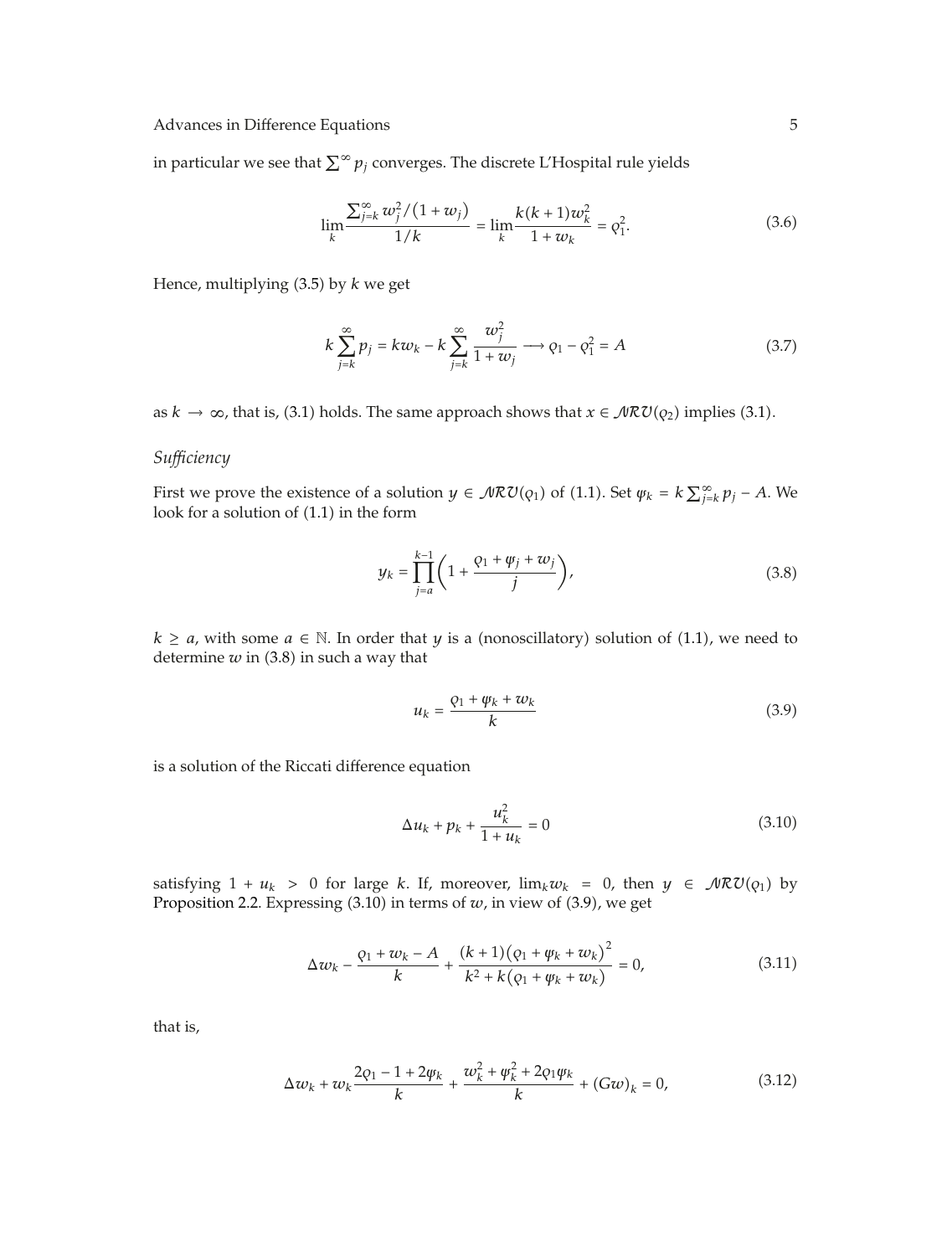where *G* is defined by

$$
(Gw)_k = \frac{(k+1)(\varphi_1 + \varphi_k + w_k)^2}{k^2 + k(\varphi_1 + \varphi_k + w_k)} - \frac{(\varphi_1 + \varphi_k + w_k)^2}{k}.
$$
\n(3.13)

Introduce the auxiliary sequence

$$
h_k = \prod_{j=a}^{k-1} \left( 1 + \frac{2\varphi_1 - 1 + 2\psi_j}{j} \right),\tag{3.14}
$$

where *a* sufficiently large will be determined later. Note that  $h \in \mathcal{MRU}(2q_1 - 1)$  with  $2q_1 - 1 <$ 0, hence  $h_k$  is positively decreasing toward zero, see Proposition 2.2. It will be convenient to rewrite (3.12) in terms of *h*. Multiplying (3.12) by *h* and using the identities  $\Delta(h_k w_k)$  = *h<sub>k</sub>*Δ*w<sub>k</sub>* + Δ*h<sub>k</sub>w<sub>k</sub>* + Δ*h<sub>k</sub>* $\Delta w_k$  and Δ*h<sub>k</sub>* = *h<sub>k</sub>*(2*q*<sub>1</sub> - 1 + 2*ψ<sub>k</sub>)/k,* we obtain

$$
\Delta(h_k w_k) + \frac{h_k}{k} \left( w_k^2 + \varphi_k^2 + 2 \varphi_1 \varphi_k \right) + h_k (Gw)_k - \Delta h_k \Delta w_k = 0. \tag{3.15}
$$

If  $h_k w_k \to 0$  as  $k \to \infty$ , summation of (3.15) from  $k$  to  $\infty$  yields

$$
w_k = \frac{1}{h_k} \sum_{j=k}^{\infty} \frac{h_j}{j} \left( w_j^2 + \psi_j^2 + 2\varphi_1 \psi_j \right) + \frac{1}{h_k} \sum_{j=k}^{\infty} h_j (Gw)_j - \frac{1}{h_k} \sum_{j=k}^{\infty} \Delta h_j \Delta w_j.
$$
 (3.16)

Solvability of this equation will be examined by means of the contraction mapping theorem in the Banach space of sequences converging towards zero. The following properties of *h* will play a crucial role in the proof. The first two are immediate consequences of the discrete L'Hospital rule and of the property of regular variation of *h*:

$$
\lim_{k} \frac{1}{h_k} \sum_{j=k}^{\infty} \frac{h_j}{j} = \frac{1}{1 - 2q_1} > 0,
$$
\n(3.17)

$$
\lim_{k} \frac{1}{h_k} \sum_{j=k}^{\infty} \frac{h_j}{j} \alpha_j = 0 \quad \text{provided } \lim_{k} \alpha_k = 0. \tag{3.18}
$$

Further we claim that

$$
\lim_{k} \frac{\sum_{j=k}^{\infty} |\Delta^2 h_j|}{h_k} = 0.
$$
\n(3.19)

 $\int_{-i\infty}^{\infty}$  *j*<sub>i</sub> and so  $\sum_{j=k}^{\infty} |\Delta h_j| \le (1 - 2q_1 + 2\sup_{j \ge k} |\psi_j|) \sum_{j=k}^{\infty} h_j / j < \infty$ , and so  $\sum_{j=k}^{\infty} |\Delta^2 h_j| \le$  $\sum_{j=k}^{\infty}(|\Delta h_j| + |\Delta h_{j+1}|) < \infty$ . By the discrete L'Hospital rule we now have that

$$
\lim_{k} \frac{\sum_{j=k}^{\infty} |\Delta^2 h_j|}{h_k} = \lim_{k} \left| \frac{\Delta^2 h_k}{\Delta h_k} \right| = \lim_{k} \left| \frac{\Delta h_{k+1}}{\Delta h_k} - 1 \right| = 0 \tag{3.20}
$$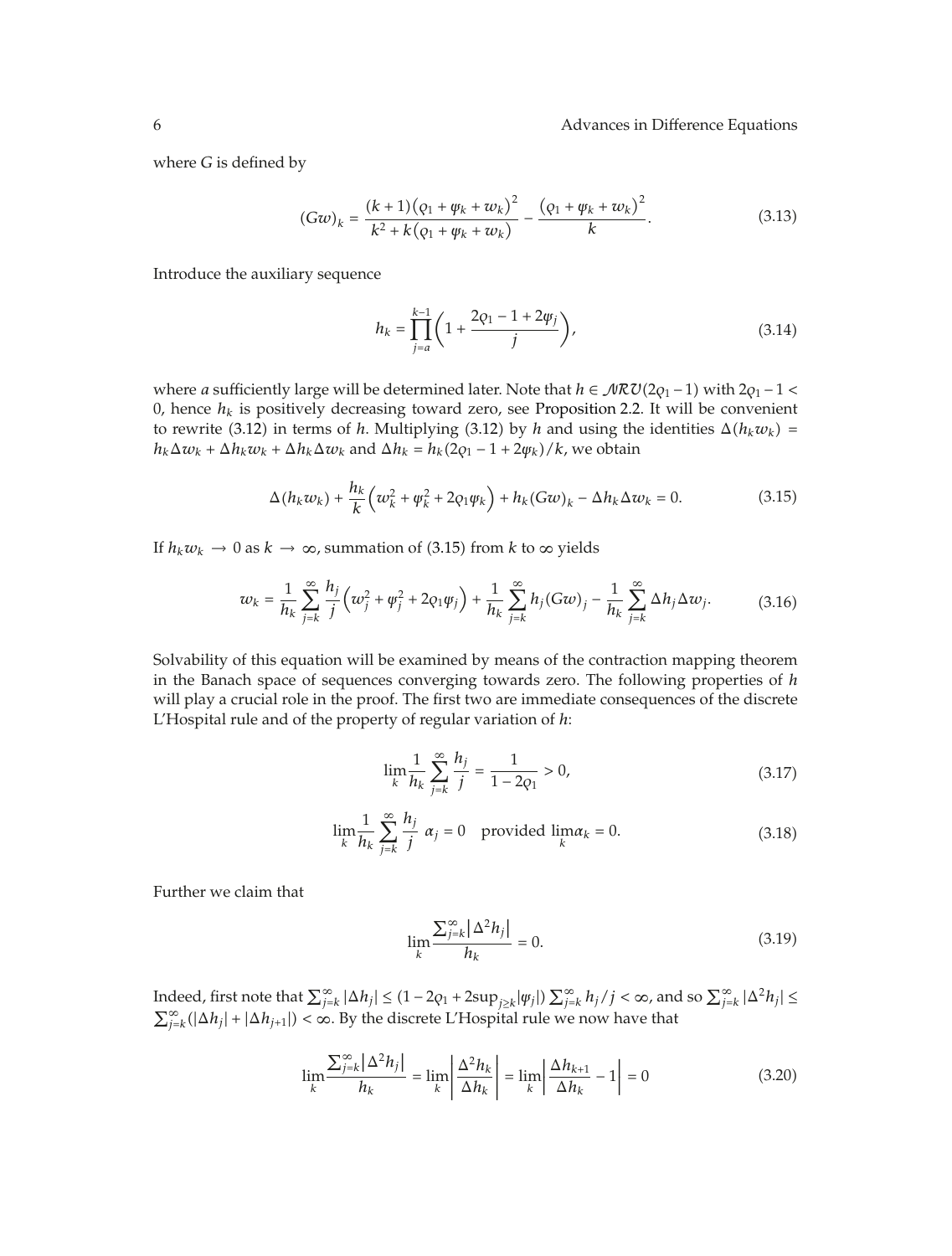since  $\Delta h_k \sim (2q_1 - 1)h_k/k \sim (2q_1 - 1)h_{k+1}/(k+1) \sim \Delta h_{k+1}$ , in view of  $h \in \mathcal{MRU}(2q_1 - 1)$ . Denote  $\widetilde{\psi}_k = \sup_{j \geq k} |\psi_j|$ . Taking into account that  $\lim_k \widetilde{\psi}_k = 0$ , and that (3.17) and (3.19) hold, it is possible to choose  $\delta > 0$  and  $a \in \mathbb{N}$  in such a way that

$$
\frac{12\delta}{1 - 2q_1} \le 1,\tag{3.21}
$$

$$
\sup_{k\ge a} \frac{1}{h_k} \sum_{j=k}^{\infty} \frac{h_j}{j} \le \frac{2}{1 - 2q_1},\tag{3.22}
$$

$$
\tilde{\psi}_a^2 + 2|\varphi_1|\tilde{\psi}_a \le \delta^2,\tag{3.23}
$$

$$
\frac{\left(1+|q_1|+\tilde{\psi}_a+\delta\right)^3}{a-\left(|q_1|+\tilde{\psi}_a+\delta\right)} \le \frac{\delta\left(1-2q_1\right)}{6},\tag{3.24}
$$

$$
\sup_{k\geq a} \frac{1}{h_k} \sum_{j=k}^{\infty} \left| \Delta^2 h_j \right| \leq \frac{1}{6},\tag{3.25}
$$

$$
\frac{1-2\varphi_1+2\widetilde{\psi}_a}{a} \le \frac{1}{6},\tag{3.26}
$$

$$
\gamma := \frac{4\delta}{1 - 2q_1} + \frac{8(1 + |\varphi_1| + \tilde{\varphi}_a + \delta)^2}{1 - 2q_1} \sup_{k \ge a} \frac{k + |\varphi_1| + \tilde{\varphi}_a + \delta}{(k - |\varphi_1| - \tilde{\varphi}_a - \delta)^2} + \frac{1 - 2\varphi_1 + \tilde{\varphi}_a}{a} + \sup_{k \ge a} \frac{1}{h_k} \sum_{j=k}^{\infty} |\Delta^2 h_j| < 1. \tag{3.27}
$$

Let  $\ell_0^{\infty}(a)$  be the Banach space of all the sequences defined on  $\{a, a+1,...\}$  and converging to zero, endowed with the sup norm. Let  $\Omega$  denote the set

$$
\Omega = \{ w \in \ell_0^{\infty} : |w_k| \le \delta, k \ge a \}
$$
\n(3.28)

and define the operator  $\tau$  by

$$
(\mathcal{Z}w)_k = \frac{1}{h_k} \sum_{j=k}^{\infty} \frac{h_j}{j} \left( w_j^2 + \psi_j^2 + 2\varrho_1 \psi_j \right) + \frac{1}{h_k} \sum_{j=k}^{\infty} h_j (Gw)_j - \frac{1}{h_k} \sum_{j=k}^{\infty} \Delta h_j \Delta w_j,
$$
(3.29)

 $k \ge a$ . First we show that  $\mathcal{I}\Omega \subseteq \Omega$ . Assume that  $w \in \Omega$ . Then  $|(\mathcal{I}w)_k| \le K_k^{[1]} + K_k^{[2]} + K_k^{[3]}$ , where  $K_k^{[1]} = |(1/h_k) \sum_{j=k}^{\infty} (h_j/j)(w_j^2 + \psi_j^2 + 2q_1\psi_j)|$ ,  $K_k^{[2]} = |(1/h_k) \sum_{j=k}^{\infty} h_j(Gw)_j|$ , and  $K_k^{[3]} =$  $|(1/h_k)\sum_{j=k}^{\infty}\Delta h_j\Delta w_j|.$  In view of (3.21), (3.22), and (3.23), we have

$$
K_k^{[1]} \le \left(\delta^2 + \tilde{\varphi}_a^2 + 2|\varphi_1|\tilde{\varphi}_a\right) \frac{1}{h_k} \sum_{j=k}^{\infty} \frac{h_j}{j} \le \frac{2\left(\delta^2 + \tilde{\varphi}_a^2 + 2|\varphi_1|\tilde{\varphi}_a\right)}{1 - 2\varphi_1} \le \frac{4\delta^2}{1 - 2\varphi_1} \le \frac{\delta}{3},\tag{3.30}
$$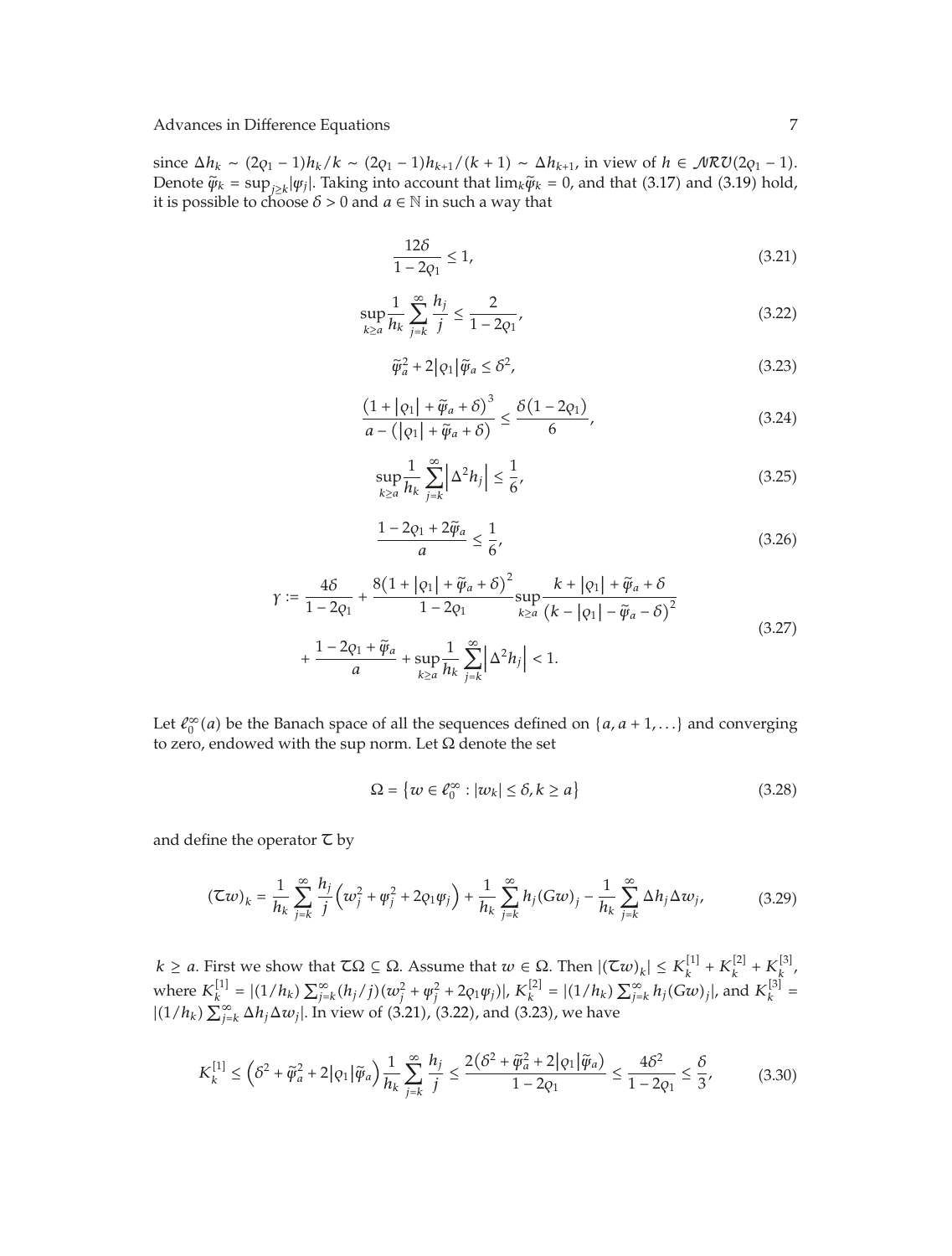$k \ge a$ . Thanks to (3.22) and (3.24), we get

$$
K_k^{[2]} \le \frac{1}{h_k} \sum_{j=k}^{\infty} \frac{h_j}{j} \left| j(Gw)_j \right| \le \frac{1}{h_k} \sum_{j=k}^{\infty} \frac{h_j}{j} \cdot \frac{\left(1 + |q_1| + \tilde{\varphi}_a + \delta\right)^3}{j - \left(|q_1| + \tilde{\varphi}_a + \delta\right)}
$$
  

$$
\le \frac{\left(1 + |q_1| + \tilde{\varphi}_a + \delta\right)^3}{a - \left(|q_1| + \tilde{\varphi}_a + \delta\right)} \cdot \frac{2}{1 - 2q_1} \le \frac{\delta}{3},
$$
\n
$$
(3.31)
$$

 $k \ge a$ . Finally, summation by parts, (3.25), and (3.26) yield

$$
K_k^{[3]} = \left| \frac{1}{h_k} \lim_{t \to \infty} \left[ w_j \Delta h_j \right]_{j=k}^t - \frac{1}{h_k} \sum_{j=k}^{\infty} \Delta^2 h_j w_{j+1} \right|
$$
  

$$
\leq \left| \frac{2\varrho_1 - 1 + 2\psi_k}{k} w_k \right| + \delta \frac{1}{h_k} \sum_{j=k}^{\infty} \left| \Delta^2 h_j \right|
$$
  

$$
\leq \frac{1 - 2\varrho_1 + 2\widetilde{\psi}_a}{a} \delta + \frac{\delta}{6} \leq \frac{\delta}{3},
$$
 (3.32)

 $k \ge a$ . Hence,  $|(\mathcal{I}w)_k| \le \delta$ ,  $k \ge a$ . Next we prove that  $\lim_k (\mathcal{I}w)_k = 0$ . Since  $\lim_k (w_k^2 + \psi_k^2 + \psi_k^2)$  $2\psi_k$  = 0, we have  $\lim_k K_k^{[1]} = 0$  by (3.18). Since  $\lim_k (1 + |\varphi_1| + \tilde{\psi}_a + \delta)^3 / (k - (|\varphi_1| + \tilde{\psi}_a + \delta)) = 0$ , we have  $\lim_k K_k^{[2]} = 0$  by (3.18). Finally, the discrete L'Hospital rule yields

$$
\lim_{k} \frac{\sum_{j=k}^{\infty} \Delta h_j \Delta w_j}{h_k} = \lim_{k} (-\Delta w_k) = 0,
$$
\n(3.33)

and  $\lim_k K_k^{[3]} = 0$ . Altogether we get  $\lim_k |(\tau w)_k| = 0$ , and so  $\lim_k (\tau w)_k = 0$ . Hence,  $\tau w \in \Omega$ , which implies  $\mathcal{I}\Omega \subseteq \Omega$ . Now we prove that  $\mathcal L$  is a contraction mapping on  $\Omega$ . Let  $w, v \in \Omega$ . Then, for  $k \ge a$ ,  $|(\mathcal{Z}w)_k - (\mathcal{Z}v)_k| \le H_k^{[1]} + H_k^{[2]} + H_k^{[3]}$ , where  $H_k^{[1]} = |(1/h_k) \sum_{j=k}^{\infty} (h_j/j)(w_j^2 - v_j^2)|$  $H_k^{[2]} = |(1/h_k) \sum_{j=k}^{\infty} (h_j/j)[(Gw)_j - (Gv)_j]|$ , and  $H_k^{[3]} = |(1/h_k) \sum_{j=k}^{\infty} \Delta h_j \Delta (w_j - v_j)|$ . In view of 3.22, we have

$$
H_k^{[1]} = \left| \frac{1}{h_k} \sum_{j=k}^{\infty} \frac{h_j}{j} (w_j - v_j) (w_j + v_j) \right|
$$
  
\n
$$
\leq ||w - v|| \frac{1}{h_k} \sum_{j=k}^{\infty} \frac{h_j}{j} 2\delta \leq ||w - v|| \frac{4\delta}{1 - 2\varrho_1}.
$$
\n(3.34)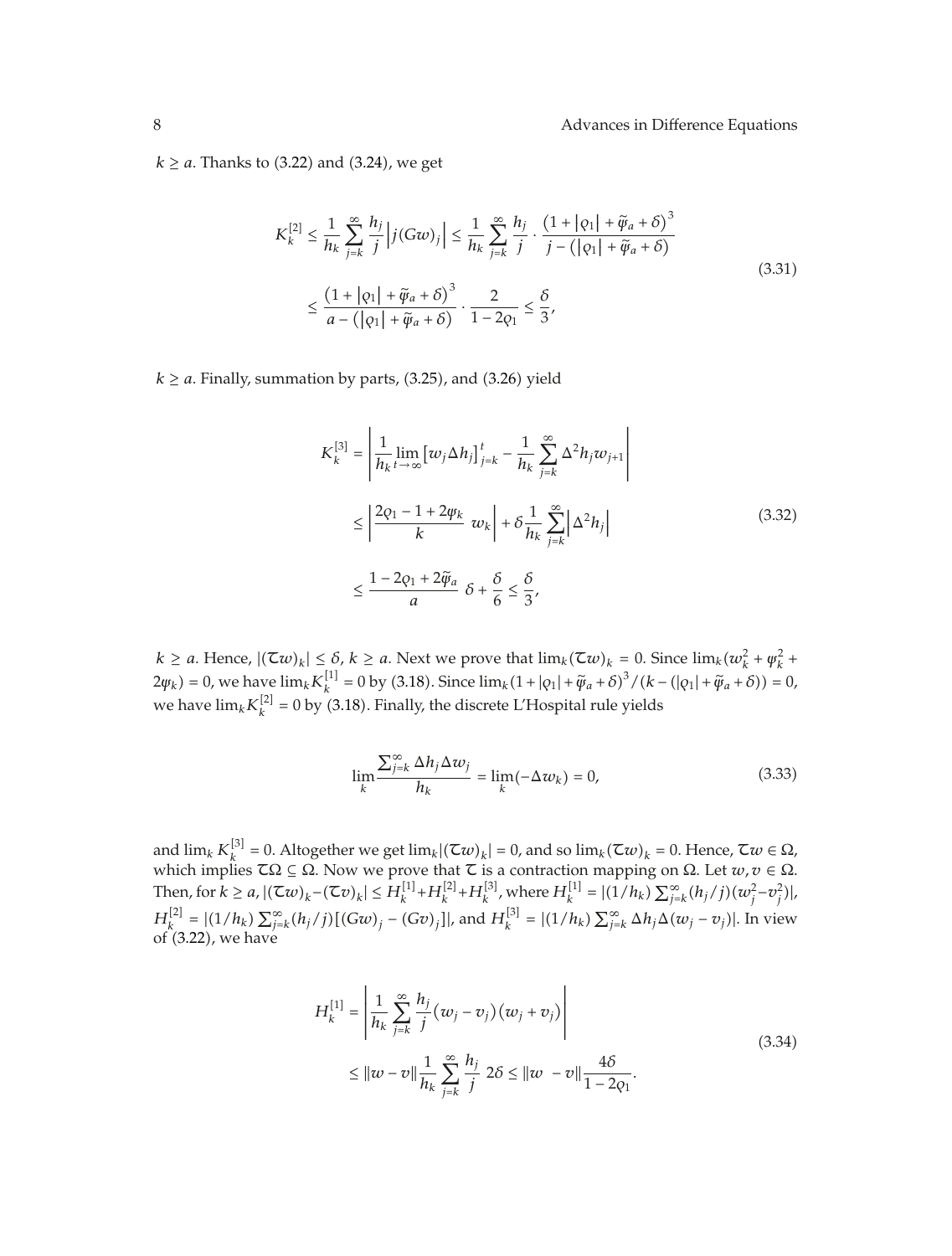Before we estimate  $H^{[2]}$ , we need some auxiliary computations. The Lagrange mean value theorem yields  $(Gw)_k - (Gv)_k = (w_k - v_k)((\partial G/\partial x)\xi)_k$ , where  $\min\{v_k, w_k\} \leq \xi_k \leq$  $\max\{v_k, w_k\}$  for  $k \ge a$ . Since

$$
\left| k \left( \frac{\partial G}{\partial x} \xi \right)_k \right| \le \sup_{k \ge a} \frac{4(1 + |\varphi_1| + \widetilde{\varphi}_a + \delta)^2 (k + |\varphi_1| + \widetilde{\varphi}_a + \delta)}{(k - |\varphi_1| - \widetilde{\varphi}_a - \delta)^2} =: \gamma_2,
$$
(3.35)

then, in view of  $(3.22)$ ,

$$
H_k^{[2]} \le \gamma_2 \|w - v\| \frac{1}{h_k} \sum_{j=k}^{\infty} \frac{h_j}{j} \le \|w - v\| \frac{2\gamma_2}{1 - 2\varrho_1},\tag{3.36}
$$

 $k \ge a$ . Finally, using summation by parts, we get

$$
H_{k}^{[3]} = \left| \frac{1}{h_{k}} \lim_{t \to \infty} \left[ \Delta h_{j} (w_{j} - v_{j}) \right]_{j=k}^{t} - \frac{1}{h_{k}} \sum_{j=k}^{\infty} (w_{j+1} - v_{j+1}) \Delta^{2} h_{j} \right|
$$
  
\n
$$
\leq ||w - v|| \left| \frac{\Delta h_{k}}{h_{k}} \right| + ||w - v|| \frac{1}{h_{k}} \sum_{j=k}^{\infty} \left| \Delta^{2} h_{j} \right| \leq \gamma_{3} ||w - v||,
$$
\n(3.37)

 $k \ge a$ , where

$$
\gamma_3 := \frac{1 - 2\varphi_1 + \widetilde{\varphi}_a}{a} + \sup_{k \ge a} \frac{1}{h_k} \sum_{j=k}^{\infty} |\Delta^2 h_j|.
$$
 (3.38)

Noting that for *γ* defined in (3.27) it holds,  $γ = 4δ/(1 – 2φ<sub>1</sub>) + 2γ<sub>2</sub>/(1 – 2φ<sub>1</sub>) + γ<sub>3</sub>$ , we get  $|(\mathcal{T}w)_k - (\mathcal{T}v)_k| \leq \gamma \|w - v\|$  for  $k \geq a$ . This implies  $\|\mathcal{T}w - \mathcal{T}v\| \leq \gamma \|w - v\|$ , where  $\gamma \in (0, 1)$  by virtue of  $(3.27)$ .

Now, thanks to the contraction mapping theorem, there exists a unique element *w* ∈ Ω such that  $w = \tau w$ . Thus *w* is a solution of (3.16), and hence of (3.11), and is positively decreasing towards zero. Clearly, *u* defined by (3.9) is such that  $\lim_k u_k = 0$  and therefore  $1 + u_k > 0$  for large *k*. This implies that *y* defined by (3.8) is a nonoscillatory (positive) solution of (1.1). Since  $\lim_k (q_1 + \psi_k + w_k) = q_1$ , we get  $y \in \mathcal{NRU}(q_1)$ , see Proposition 2.2. By the same proposition, *y* can be written as  $y_k = k^{q_1}L_k$ , where  $L \in \mathcal{NSU}$ .

Next we show that for a linearly independent solution *x* of (1.1) we get  $x \in \mathcal{NRU}(q_2)$ . A second linearly independent solution is given by  $x_k = y_k \sum_{j=a}^{k-1} 1/(y_j y_{j+1})$ . Put  $z = 1/y^2$ . Then *z* ∈  $\mathcal{NRU}(-2q_1)$  and  $z_k \sim 1/(y_k y_{k+1})$  by Proposition 2.2. Taking into account that *y* is recessive and  $\lim_k kz_k = \infty$  being  $2\varrho_1 < 1$  (see Proposition 2.2), the discrete L'Hospital rule yields

$$
\lim_{k} \frac{k/y_k}{x_k} = \lim_{k} \frac{kz_k}{\sum_{j=a}^{k-1} 1/(y_j y_{j+1})} = \lim_{k} \frac{z_k + (k+1)\Delta z_k}{1/(y_k y_{k+1})}
$$
\n
$$
= \lim_{k} \left(1 + \frac{(k+1)\Delta z_k}{z_k}\right) = 1 - 2q_1.
$$
\n(3.39)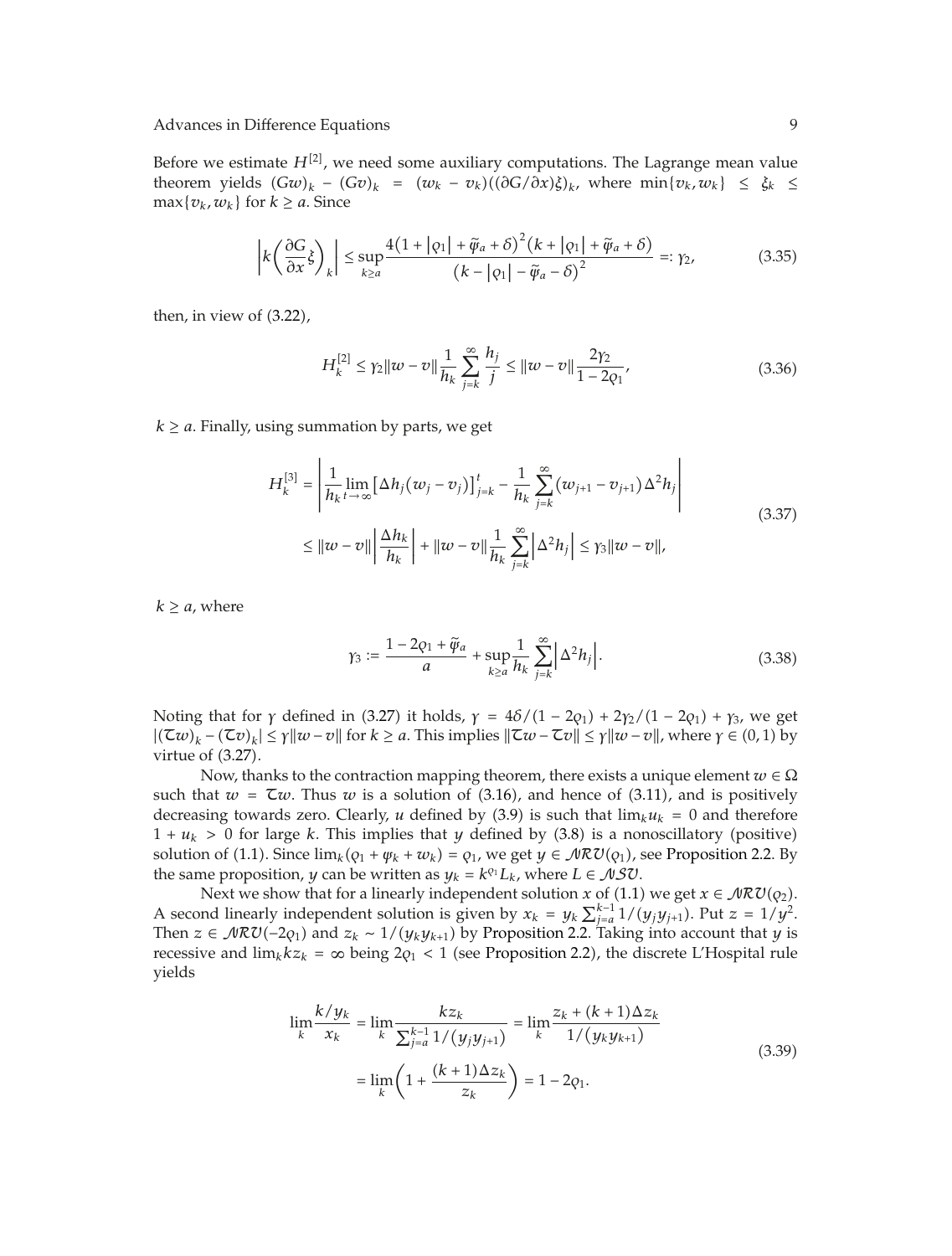Hence,  $(1 - 2q_1)x_k \sim k/y_k = k^{1-q_1}/L_k$ , that is,  $x_k \sim k^{1-q_1}L_k$ , where  $\hat{L}_k = 1/((1 - 2q_1)L_k)$ . Since *L* ∈ *NS*U by Proposition 2.2, we get  $x \in \mathcal{RU}(1 - \rho_1) = \mathcal{RU}(\rho_2)$  by Proposition 2.2. It remains to show that *x* is normalized. We have

$$
\frac{k\Delta x_k}{x_k} = \frac{k\Delta y_k \sum_{j=a}^{k-1} 1/(y_j y_{j+1}) + k y_{k+1}/(y_k y_{k+1})}{x_k} = \frac{k\Delta y_k}{y_k} + \frac{k}{x_k y_k}.
$$
\n(3.40)

Thanks to this identity, since  $k\Delta y_k/y_k \sim \rho_1$  and  $(k/x_ky_k) \sim 1-2\rho_1$ , we obtain  $\lim_k k\Delta x_k/x_k =$  $1 - \varrho_1 = \varrho_2$ , which implies  $x \in \mathcal{NRU}(\varrho_2)$ .

*Remark 3.2.* (i) In the above proof, the contraction mapping theorem was used to construct a recessive solution  $y \in \mathcal{NRU}(\varrho_1)$ . A dominant solution  $x \in \mathcal{NRU}(\varrho_2)$  resulted from  $y$  by means of the known formula for linearly independent solutions. A suitable modification of the approach used for the recessive solution leads to the direct construction of a dominant solution  $x \in \mathcal{NRU}(q_2)$ . This can be useful, for instance, in the half-linear case, where we do not have a formula for linearly independent solutions, see Section 5.

ii A closer examination of the proof of Theorem 3.1 shows that we have proved a slightly stronger result. Indeed, it results

$$
y \in \mathcal{MRU}(\rho_1) \Longleftrightarrow \lim_{k} k \sum_{j=k}^{\infty} p_j = A < \frac{1}{4} \Longleftrightarrow x \in \mathcal{MRU}(\rho_2). \tag{3.41}
$$

Theorem 3.1 can be seen as an extension of [1, Theorems 1 and 2] in which  $p$  is assumed to be a negative sequence, or as a discrete counterpart of [2, Theorems 1.10 and 1.11], see also [7, Theorem 2.3 .

As a direct consequence of Theorem 3.1 we have obtained the following new nonoscillation criterion.

**Corollary 3.3.** *If there exists the limit*

$$
\lim_{k} k \sum_{j=k}^{\infty} p_j \in \left(-\infty, \frac{1}{4}\right),\tag{3.42}
$$

*then* (1.1) *is nonoscillatory*.

*Remark 3.4.* In [8] it was proved that, if

$$
-\frac{3}{4} < \liminf_{k} k \sum_{j=k}^{\infty} p_j \le \limsup_{k} k \sum_{j=k}^{\infty} p_j < \frac{1}{4},
$$
 (3.43)

then (1.1) is nonoscillatory. Corollary 3.3 extends this result in case  $\lim_k k \sum_{j=k}^\infty p_j$  exists.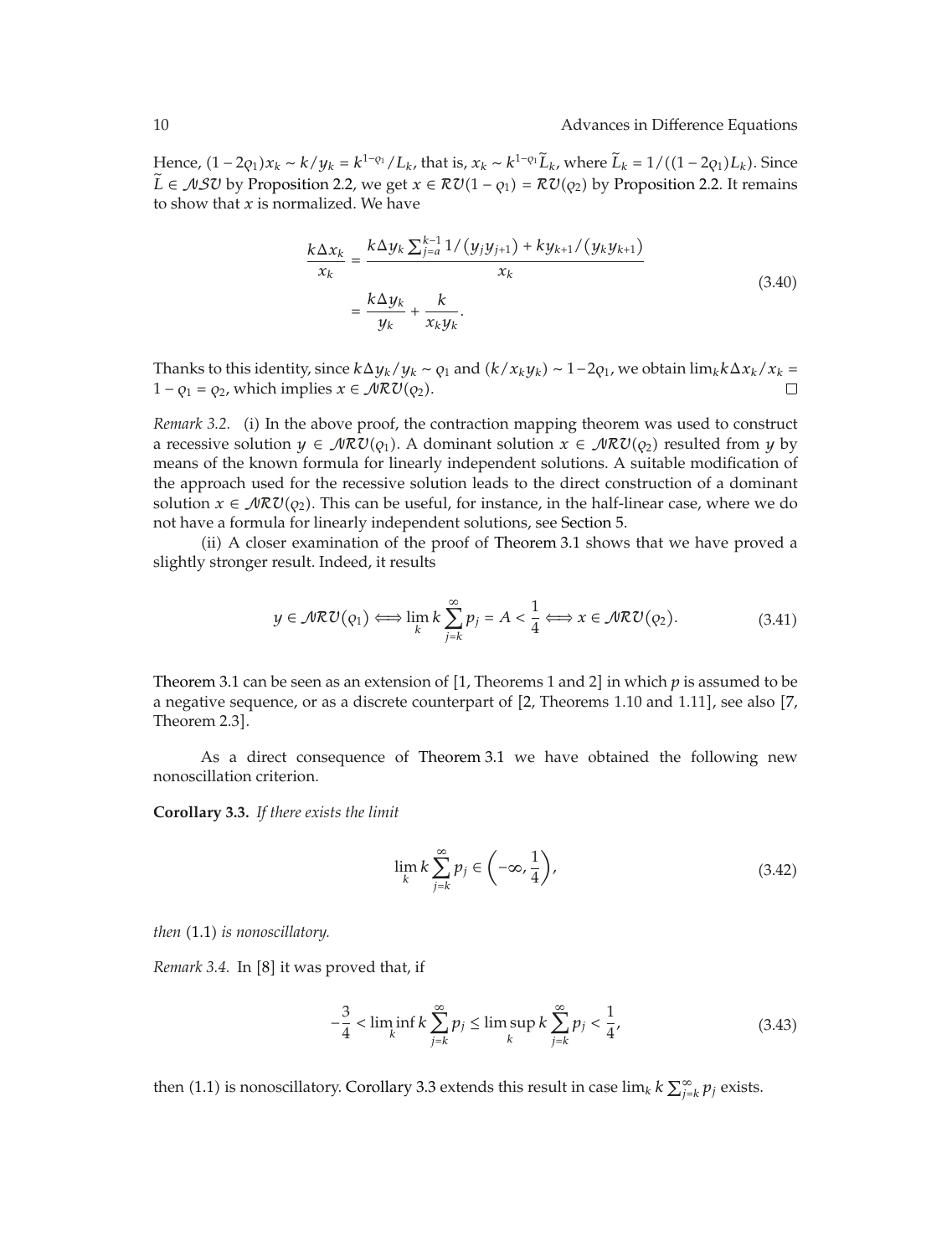#### **4. Relations with** M**-Classification**

Throughout this section we assume that  $p$  is eventually of one sign. In this case, all nonoscillatory solutions of  $(1.1)$  are eventually monotone, together with their first difference, and therefore can be a priori classified according to their monotonicity and to the values of the limits at infinity of themselves and of their first difference. A classification of this kind is sometimes called M-classification, see, for example, [9-12] for a complete treatment including more general equations. The aim of this section is to analyze the relations between the classification of the eventually positive solutions according to their regularly varying behavior, and the M-classification. The relations with the set of recessive solutions and the set of dominant solutions will be also discussed. We point out that all the results in this section could be established also in the continuous case and, as far as we know, have never been derived both in the discrete and in the continuous case.

Because of linearity, without loss of generality, we consider only eventually positive solutions of (1.1). Since the situation differs depending on the sign of  $p_k$ , we treat separately the two cases. Note that  $(1.1)$ , with  $p$  negative, has already been investigated in  $[1]$ , and therefore here we limit ourselves to state the main results, for the sake of completeness.

*(I)*  $p_k > 0$  *for*  $k \ge a$ 

Any nonoscillatory solution *y* of (1.1), in this case, satisfies  $y_k \Delta y_k > 0$  for large *k*, that is, all eventually positive solutions are increasing and concave. We denote this property by saying that *y* is of class  $M^+$ , being  $M^+ = \{y : y$  solution of (1.1),  $y_k > 0$ ,  $\Delta y_k > 0$  for large *k*}. This class can be divided in the subclasses

$$
\mathbb{M}_{\infty,B}^+ = \left\{ y \in \mathbb{M}^+ : \lim_k y_k = \infty, \lim_k \Delta y_k = \ell_y, \ 0 < \ell_y < \infty \right\},\
$$
\n
$$
\mathbb{M}_{\infty,0}^+ = \left\{ y \in \mathbb{M}^+ : \lim_k y_k = \infty, \ \lim_k \Delta y_k = 0 \right\},\
$$
\n
$$
\mathbb{M}_{B,0}^+ = \left\{ y \in \mathbb{M}^+ : \ \lim_k y_k = \ell_y, \ \lim_k \Delta y_k = 0, \ 0 < \ell_y < \infty \right\}
$$
\n
$$
(4.1)
$$

depending on the possible values of the limits of *y* and of  $\Delta y$ . Solutions in  $\mathbb{M}^*_{\infty,B}$ ,  $\mathbb{M}^*_{\infty,0}$ ,  $M_{B,0}^{\hat{i}}$  are sometimes called, respectively, dominant solutions, intermediate solutions, and subdominant solutions, since, for large *k*, it holds  $x_k > y_k > z_k$  for every  $x \in M^+_{\infty, B}$ ,  $y \in M^+_{\infty, 0}$ , and  $z \in \mathbb{M}_{B,0}^+$ . The existence of solutions in each subclass, is completely characterized by the convergence or the divergence of the series

$$
I = \sum_{k=a}^{\infty} k p_k \tag{4.2}
$$

see [11, 12]. The following relations hold

$$
I < \infty \Longleftrightarrow \mathbb{M}^+ = \mathbb{M}_{B,0}^+ \cup \mathbb{M}_{\infty,B}^+, \text{ with } \mathbb{M}_{B,0}^+ \neq \emptyset, \mathbb{M}_{\infty,B}^+ \neq \emptyset,
$$
  
\n
$$
I = \infty, \text{ and } (1.1) \text{ is nonoscillatory} \Longleftrightarrow \mathbb{M}^+ = \mathbb{M}_{\infty,0}^+ \neq \emptyset.
$$
\n
$$
(4.3)
$$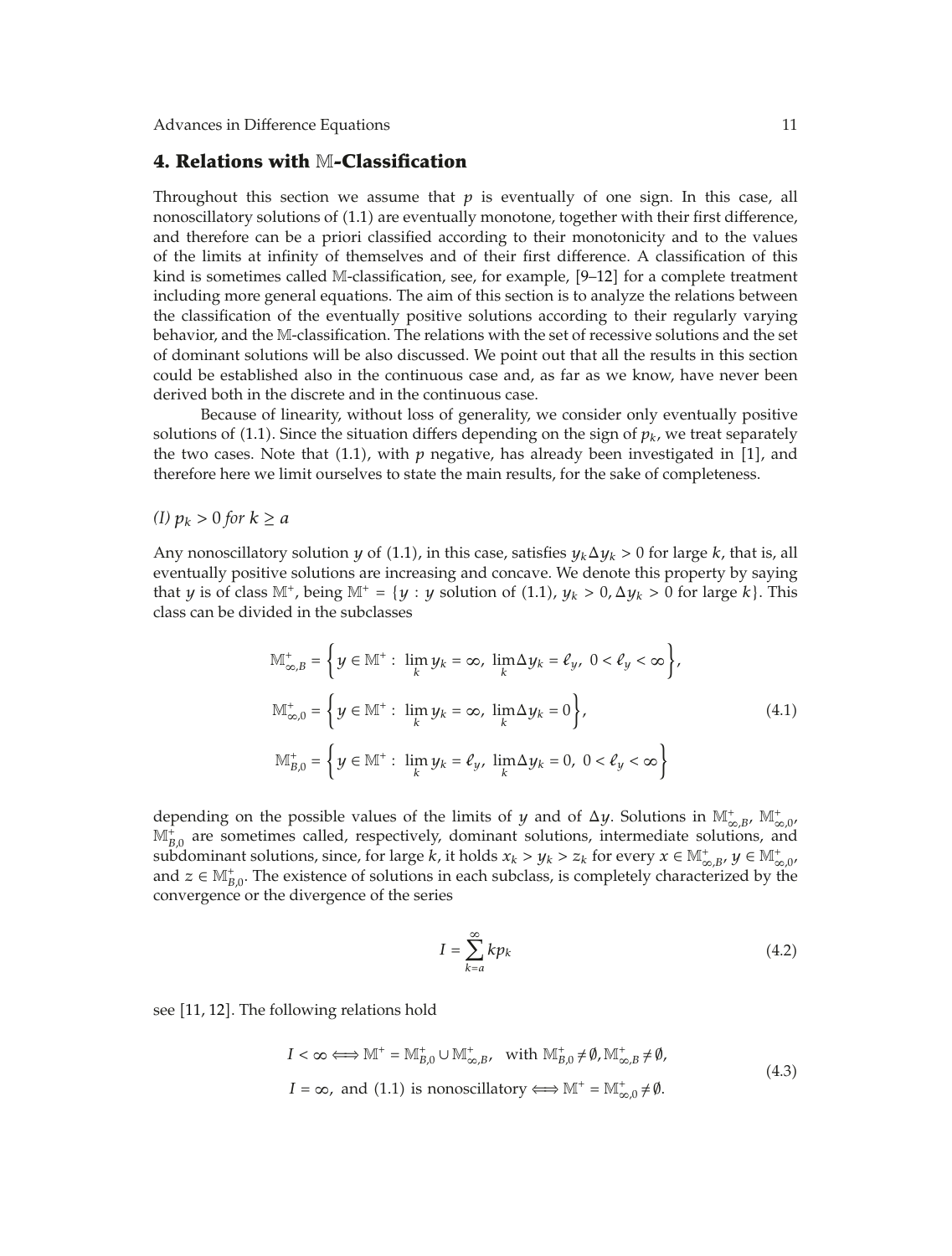Let

$$
P = \lim_{k} k \sum_{j=k}^{\infty} p_j.
$$
 (4.4)

Since  $k \sum_{j=k}^{\infty} p_j < \sum_{j=k}^{\infty} j p_j$ , then the following relations between *I* and *P* hold:

- (i) if  $P > 0$  then  $I = \infty$ ;
- (ii) if  $I < \infty$  then  $P = 0$ .

From Theorem 3.1, it follows that, if  $P = 0$ , then (1.1) has a fundamental set of solutions {*x*, *y*} with  $x \in \mathcal{NSU}$ , and  $y \in \mathcal{NRU}(1)$ ; if  $0 < P < 1/4$ , then (1.1) has a fundamental set of solutions {*u, v*} with *u* ∈  $\mathcal{MRU}(\varrho_1)$ , and *v* ∈  $\mathcal{MRU}(\varrho_2)$ , 0 <  $\varrho_1$  <  $\varrho_2$  < 1. Further, all the positive solutions of (1.1) belong to  $\mathcal{NSU}\cup\mathcal{MRU}(1)$  in the first case, and to  $\mathcal{NRU}(q_1)\cup\mathcal{NRU}(q_2)$  in the second one. Set

$$
\mathbb{M}_{SU}^+ = \mathbb{M}^+ \cap \mathcal{MSU},
$$
  
\n
$$
\mathbb{M}_{RU}^+(\rho) = \mathbb{M}^+ \cap \mathcal{MRU}(\rho), \quad \rho > 0.
$$
\n(4.5)

By means of the above notation, the results proved in Theorem 3.1 can be summarized as follows

$$
\emptyset \neq \mathbb{M}^+ = \mathbb{M}_{\mathcal{SU}}^+ \cup \mathbb{M}_{\mathcal{RU}}^+(1) \Longleftrightarrow P = 0,
$$
  

$$
\emptyset \neq \mathbb{M}^+ = \mathbb{M}_{\mathcal{RU}}^+(\mathbf{Q}_1) \cup \mathbb{M}_{\mathcal{RU}}^+(\mathbf{Q}_2) \Longleftrightarrow P \in \left(0, \frac{1}{4}\right).
$$
 (4.6)

By observing that every solution  $x \in \mathcal{RU}(1)$  satisfies  $\lim_k x_k = \infty$  and that  $\mathbb{M}^*_{\infty,B} \subseteq \mathbb{M}^*_{\mathcal{RU}}(1)$ , we get the following result.

**Theorem 4.1.** *For* (1.1), with  $p_k > 0$  for large *k*, the following hold.

- (i) If  $P = 0$  and  $I < \infty$ , then  $\mathbb{M}^+ = \mathbb{M}^+_{\mathcal{SU}} \cup \mathbb{M}^+_{\mathcal{RU}}(1)$ , with  $\mathbb{M}^+_{\mathcal{SU}} = \mathbb{M}^+_{B,0}$ ,  $\mathbb{M}^+_{\mathcal{RU}}(1) = \mathbb{M}^+_{\infty, B}$ . (ii) If  $P = 0$  and  $I = \infty$ , then  $\mathbb{M}^+ = \mathbb{M}^+_{\mathcal{SU}} \cup \mathbb{M}^+_{\mathcal{RU}}(1) = \mathbb{M}^+_{\infty,0}$ .
- (iii) If  $P \in (0, 1/4)$  then  $\mathbb{M}^+ = \mathbb{M}^+_{\mathcal{RU}}(Q_1) \cup \mathbb{M}^+_{\mathcal{RU}}(Q_2) = \mathbb{M}^+_{\infty,0}$ .

The above theorem shows how the study of the regular variation of the solutions and the M-classification supplement each other to give an asymptotic description of nonoscillatory solutions. Indeed, for instance, in case (i) the  $M$ -classification gives the additional information that all slowly varying solutions tend to a positive constant, while all the regularly varying solutions of index 1 are asymptotic to a positive multiple of *k*. On the other hand, in the remaining two cases, the study of the regular variation of the solutions gives the additional information that the positive solutions, even if they are all diverging with first difference tending to zero, have two possible asymptotic behaviors, since they can be slowly varying or regularly varying with index 1 in case (ii), or regularly varying with two different indices in case (iii). This distinction between eventually positive solutions is particularly meaningful in the study of dominant and recessive solutions. Let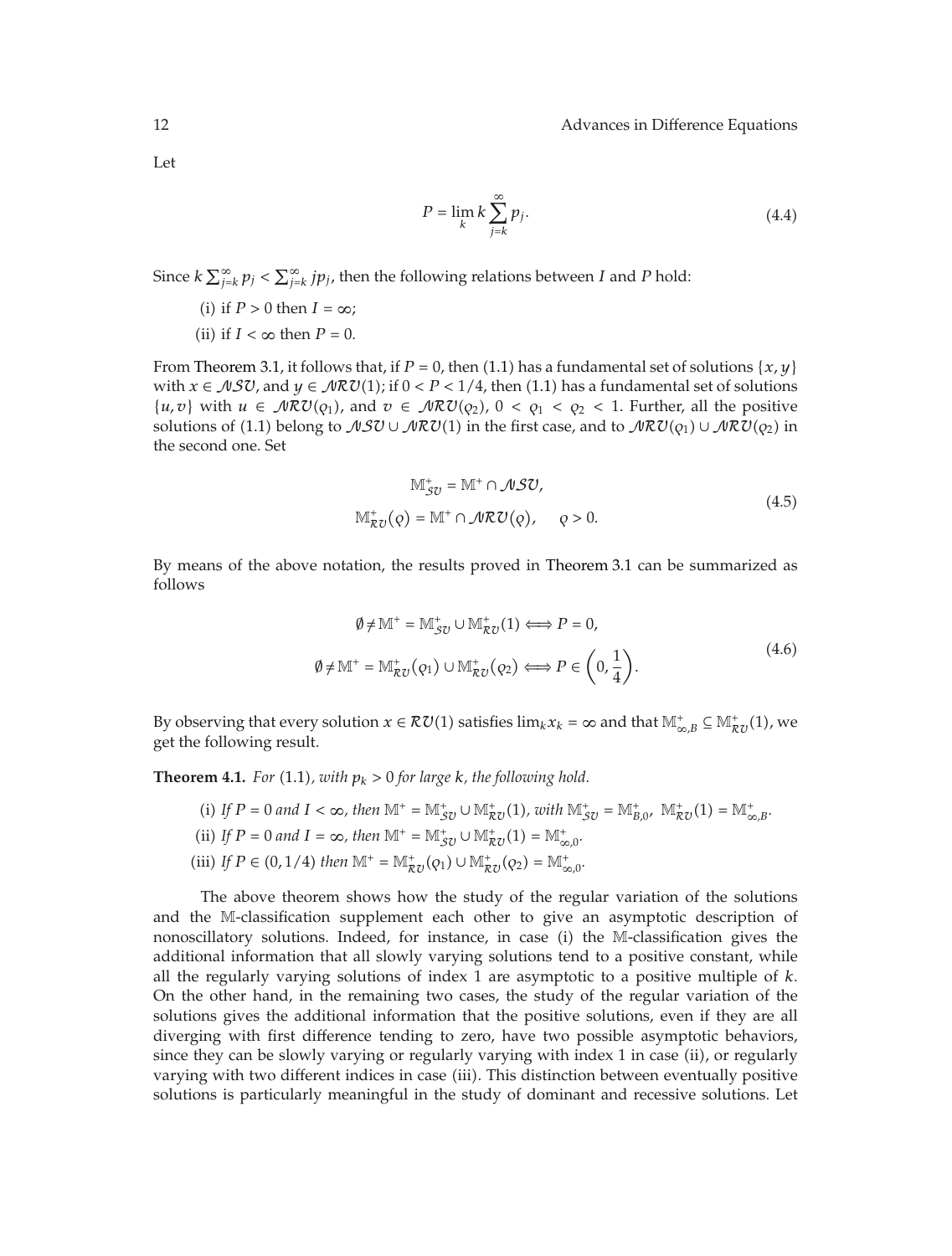$\Re$  denote the set of all positive recessive solutions of (1.1) and  $\Im$  denote the set of all positive dominant solutions of 1.1. From Theorem 4.1, taking into account Theorem 3.1, the following characterization of recessive and dominant solution holds.

\n- (i) If 
$$
P = 0
$$
 and  $I < \infty$ , then  $\mathfrak{R} = \mathbb{M}_{\mathcal{S}U}^+ = \mathbb{M}_{B,0}^+$  and  $\mathfrak{D} = \mathbb{M}_{\mathcal{R}U}^+(1) = \mathbb{M}_{\infty,B}^+.$
\n- (ii) If  $P = 0$  and  $I = \infty$ , then  $\mathfrak{R} = \mathbb{M}_{\mathcal{S}U}^+ \subset \mathbb{M}_{\infty,0}^+$  and  $\mathfrak{D} = \mathbb{M}_{\mathcal{R}U}^+(1) \subset \mathbb{M}_{\infty,0}^+.$
\n- (iii) If  $P \in (0,1/4)$  and  $I = \infty$ , then  $\mathfrak{R} = \mathbb{M}_{\mathcal{R}U}^+(Q_1) \subset \mathbb{M}_{\infty,0}^+$  and  $\mathfrak{D} = \mathbb{M}_{\mathcal{R}U}^+(Q_2) \subset \mathbb{M}_{\infty,0}^+.$
\n

*(II)*  $p_k < 0$  *for*  $k \ge a$ 

In this case, completely analyzed in [1], any positive solution *y* is either decreasing or eventually increasing. We say that *y* is of class M<sup>+</sup> in the first case, of class M<sup>-</sup> in the second one. It is easy to verify that every *y* ∈ M<sup>+</sup> satisfies lim<sub>*k*</sub>*y<sub>k</sub>* = ∞, and every *y* ∈ M<sup>−</sup> satisfies  $\lim_k \Delta y_k = 0$ . Therefore the sets M<sup>+</sup> and M<sup>−</sup> can be divided into the following subclasses

$$
\mathbb{M}_{\infty,B}^+ = \left\{ y \in \mathbb{M}^+ : \lim_k y_k = \infty, \lim_k \Delta y_k = \ell_y, \ 0 < \ell_y < \infty \right\},
$$
\n
$$
\mathbb{M}_{\infty,\infty}^+ = \left\{ y \in \mathbb{M}^+ : \lim_k y_k = \infty, \ \lim_k \Delta y_k = \infty \right\},
$$
\n
$$
\mathbb{M}_{B,0}^- = \left\{ y \in \mathbb{M}^- : \ \lim_k y_k = \ell_y, \ \lim_k \Delta y_k = 0, \ 0 < \ell_y < \infty \right\},
$$
\n
$$
\mathbb{M}_{0,0}^- = \left\{ y \in \mathbb{M}^- : \ \lim_k y_k = 0, \ \lim_k \Delta y_k = 0 \right\}.
$$
\n
$$
(4.7)
$$

Also in this case, the existence of solutions of  $(1.1)$  in each subclass is completely described by the convergence or divergence of the series *I* given by 4.2

$$
\mathbb{M}^+ = \mathbb{M}^+_{\infty,\infty} \Longleftrightarrow I = -\infty \Longleftrightarrow \mathbb{M}^- = \mathbb{M}^-_{0,0},
$$
  

$$
\mathbb{M}^+ = \mathbb{M}^+_{\infty,B} \Longleftrightarrow I > -\infty \Longleftrightarrow \mathbb{M}^- = \mathbb{M}^-_{B,0}.
$$
 (4.8)

Let

$$
\mathbb{M}_{\mathcal{SU}}^- = \mathbb{M}^- \cap \mathcal{MSU}, \quad \mathbb{M}_{\mathcal{RU}}^-(q_1) = \mathbb{M}^- \cap \mathcal{MRU}(q_1), \quad q_1 < 0,
$$
\n
$$
\mathbb{M}_{\mathcal{RU}}^+(q_2) = \mathbb{M}^+ \cap \mathcal{MRU}(q_2), \quad q_2 > 0.
$$
\n
$$
(4.9)
$$

Notice that, being  $p_k$  negative for large  $k$ , it results  $\varrho_1 \leq 0$ ,  $\varrho_2 \geq 1$ . The following holds.

**Theorem 4.2** (see [1]). For (1.1), with  $p_k < 0$  for large  $k$ , it results in what follows.

(i) If 
$$
P = 0
$$
 and  $I > -\infty$ , then  $\mathbb{M}^+_{\infty, B} = \mathbb{M}^+ = \mathbb{M}^+_{\mathcal{R}U}(1)$  and  $\mathbb{M}^-_{B,0} = \mathbb{M}^- = \mathbb{M}^-_{\mathcal{S}U}$ .  
\n(ii) If  $P = 0$  and  $I = -\infty$ , then  $\mathbb{M}^+_{\infty, \infty} = \mathbb{M}^+ = \mathbb{M}^+_{\mathcal{R}U}(1)$  and  $\mathbb{M}^-_{0,0} = \mathbb{M}^- = \mathbb{M}^-_{\mathcal{S}U}$ .

(iii) If  $P \in (-\infty, 0)$ , then  $\mathbb{M}^+_{\infty, \infty} = \mathbb{M}^+ = \mathbb{M}^+_{\mathcal{RU}}(Q_2)$  and  $\mathbb{M}^-_{0,0} = \mathbb{M}^- = \mathbb{M}^-_{\mathcal{RU}}(Q_1)$ .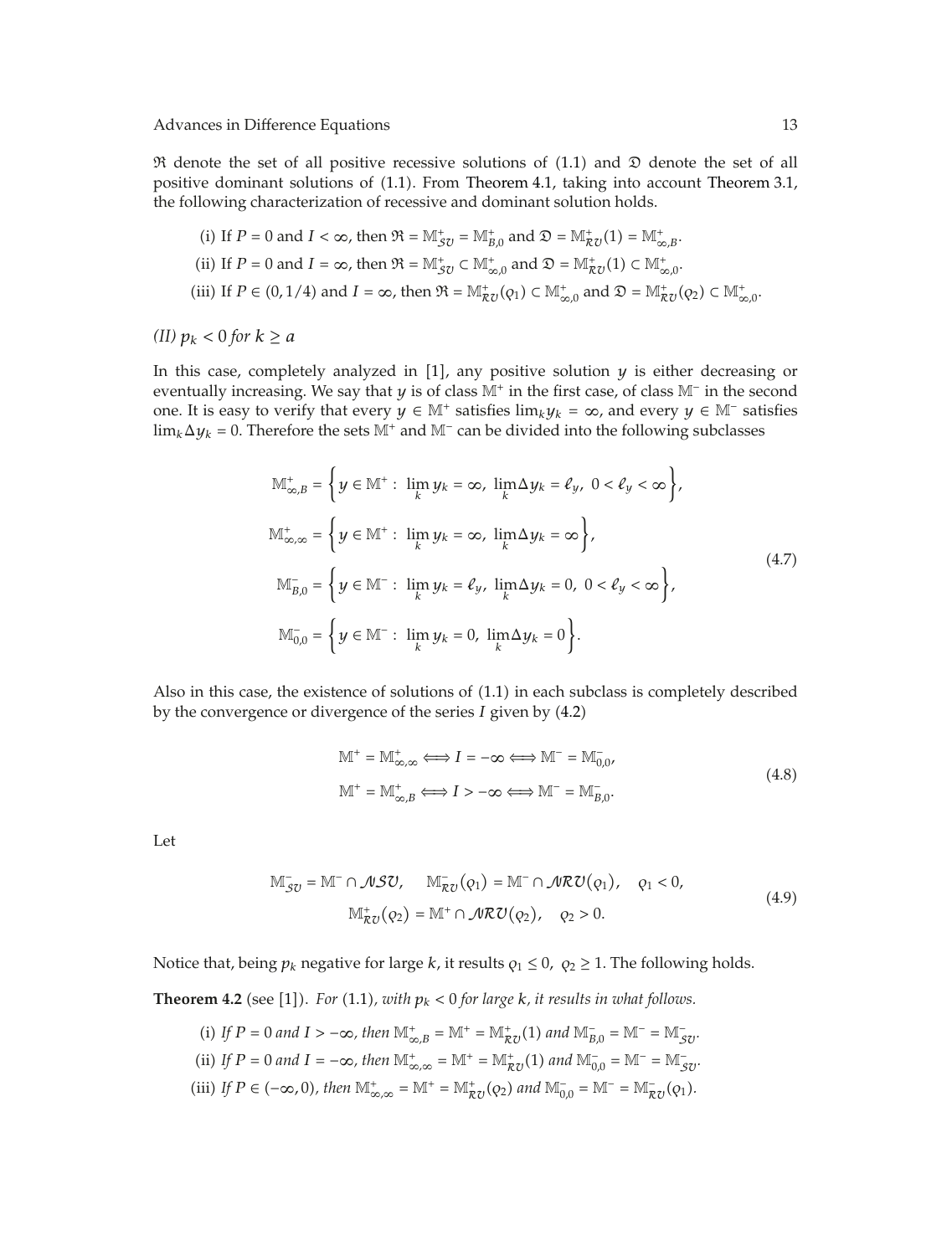Relations between recessive/dominant solutions and regularly varying solutions can be easily derived from the previous theorem, see also [1]. We have the following.

(i) If 
$$
P = 0
$$
 and  $I > -\infty$ , then  $\mathfrak{R} = \mathbb{M}_{\mathcal{SU}}^- = \mathbb{M}_{B,0}^-$ , and  $\mathfrak{D} = \mathbb{M}_{\mathcal{RU}}^+(1) = \mathbb{M}_{\infty,B}^+$ .

(ii) If 
$$
P = 0
$$
 and  $I = -\infty$ , then  $\mathfrak{R} = \mathbb{M}_{\mathfrak{Z}U}^- = \mathbb{M}_{0,0}^-$ , and  $\mathfrak{D} = \mathbb{M}_{\mathcal{RU}}^+(1) = \mathbb{M}_{\infty,\infty}^+$ .

(iii) If  $P \in (-\infty, 0)$ , then  $\mathfrak{R} = \mathbb{M}_{\mathcal{R}U}^-(q_1) = \mathbb{M}_{0,0}^-$ , and  $\mathfrak{D} = \mathbb{M}_{\mathcal{R}U}^+(q_2) = \mathbb{M}_{\infty,\infty}^+$ .

We end this section by remarking that in this case positive solutions are convex and therefore they can exhibit also a *rapidly varying behavior*, unlike the previous case in which positive solutions are concave. We address the reader interested in this subject to the paper [1], in which the properties of rapidly varying sequences are described and the existence of rapidly varying solutions of (1.1) is completely analyzed for the case  $p_k < 0$ .

## **5. Regularly Varying Solutions of Half-Linear Difference Equations**

In this short section we show how the results of Section 3 can be extended to half-linear difference equations of the form

$$
\Delta(\Phi(\Delta y_k)) + p_k \Phi(y_{k+1}) = 0, \qquad (5.1)
$$

where  $p : \mathbb{N} \to \mathbb{R}$  and  $\Phi(u) = |u|^{\alpha-1} \operatorname{sgn} u$ ,  $\alpha > 1$ , for every  $u \in \mathbb{R}$ . For basic information on qualitative theory of  $(5.1)$  see, for example,  $[13]$ .

Let  $A \in (-\infty, (1/\alpha)((\alpha-1)/\alpha)^{\alpha-1})$  and denote by  $\rho_1 < \rho_2$ , the (real) roots of the  $\alpha = \frac{1}{2}$  *a*  $\alpha = \frac{1}{2}$  *a*  $\alpha = \frac{1}{2}$  *a*  $\alpha = \frac{1}{2}$  *a*  $\alpha = \frac{1}{2}$  *a*  $\alpha = \frac{1}{2}$  *a*  $\alpha = \frac{1}{2}$  *a*  $\alpha = \frac{1}{2}$  *a*  $\alpha = \frac{1}{2}$  *a*  $\alpha = \frac{1}{2}$  *a*  $\alpha = \frac{1}{2}$  *a*  $\alpha = \frac{1}{2}$  *a*  $\alpha = \frac{1}{2}$  *a*

**Theorem 5.1.** *Equation* (5.1) *is nonoscillatory and has two solutions*  $y, x$  *such that*  $y \in$  $\mathcal{MRU}(\Phi^{-1}(q_1))$  and  $x \in \mathcal{MRU}(\Phi^{-1}(q_2))$  if and only if

$$
\lim_{k} k^{\alpha-1} \sum_{j=k}^{\infty} p_j = A \in \left( -\infty, \frac{1}{\alpha} \left( \frac{\alpha - 1}{\alpha} \right)^{\alpha - 1} \right).
$$
 (5.2)

*Proof.* The main idea of the proof is the analogous of the linear case, apart from some additional technical problems. We omit all the details, pointing out only the main differences.

#### *Necessity*

Set  $w_k = \Phi(\Delta y_k / y_k)$ , then *w* satisfies the generalized Riccati equation

$$
\Delta w_k + p_k + w_k \left( 1 - \frac{1}{\Phi(1 + \Phi^{-1}(w_k))} \right) = 0, \tag{5.3}
$$

and  $\lim_k k^{\alpha-1}w_k = \varrho_1$ . The proof can then proceed analogously to the linear case.

#### *Sufficiency*

The existence of both solutions  $y \in \mathcal{MRU}(\Phi^{-1}(Q_1))$  and  $x \in \mathcal{MRU}(\Phi^{-1}(Q_2))$  needs to be proved by a fixed-point approach, since in the half-linear case there is no reduction of order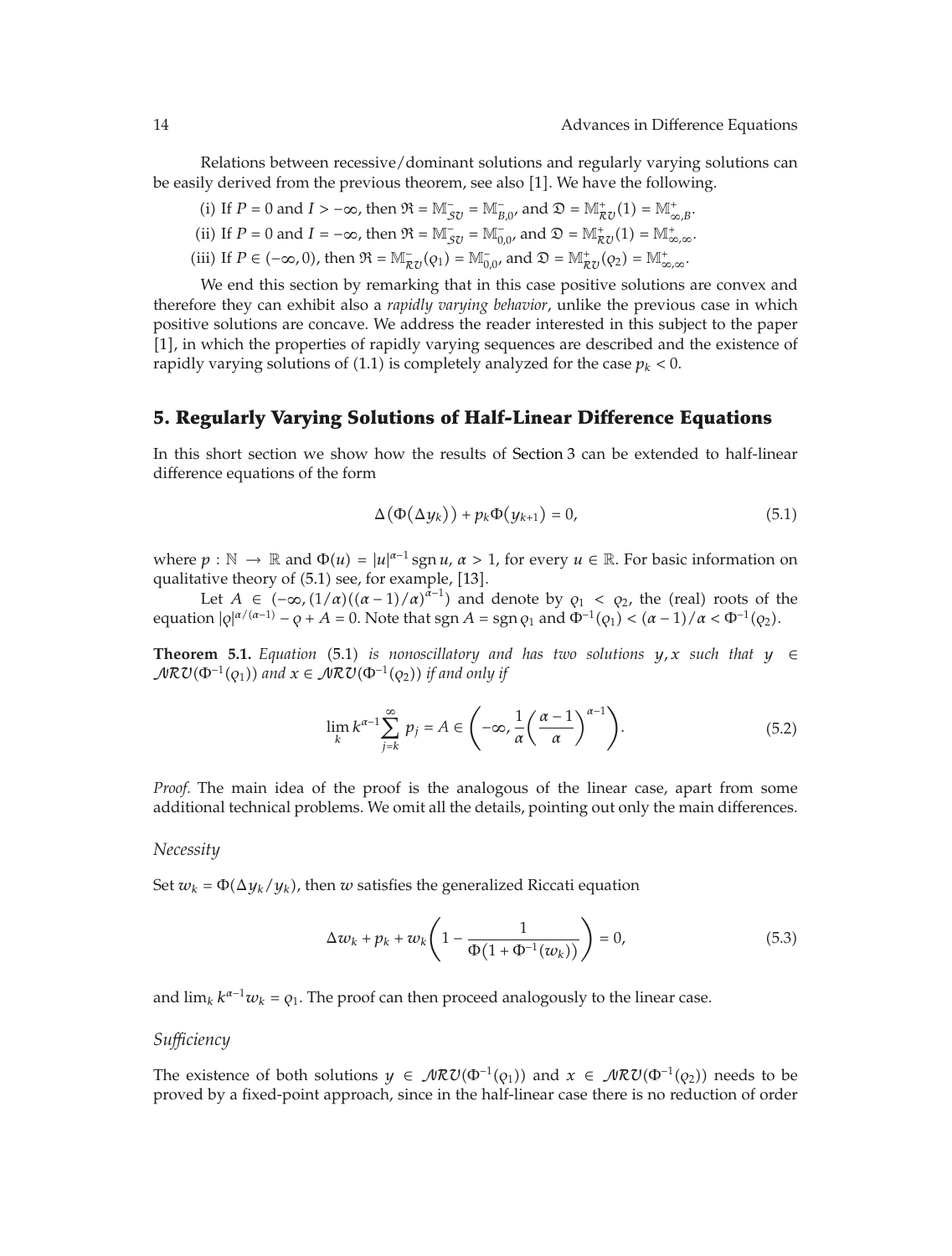formula for computing a linearly independent solution. For instance, a solution *y* can be searched in the form

$$
y_k = \prod_{j=a}^{k-1} \left( 1 + \Phi^{-1} \left( \frac{\varphi_1 + \psi_j + \upsilon_j}{j^{\alpha - 1}} \right) \right),\tag{5.4}
$$

(compare with (3.8)), where  $\psi_k = k^{\alpha-1} \sum_{j=k}^{\infty} p_j - A$  and *v* is such that  $u_k = (q_1 + \psi_k + v_k)/k^{\alpha-1}$ is a solution of  $(5.3)$ . All the other details are left to the reader.  $\Box$ 

*Remark 5.2.* (i) Theorem 5.1 can be seen as an extension of [6, Theorem 1] in which  $p$  is assumed to be a negative sequence, and as a discrete counterpart of  $[14$ , Theorem 3.1].

ii A closer examination of the proof of Theorem 5.1 shows that we have proved a slightly stronger result which reads as follows:

$$
y \in \mathcal{MRU}\left(\Phi^{-1}(q_1)\right) \Longleftrightarrow \lim_{k} k^{\alpha-1} \sum_{j=k}^{\infty} p_j = A < \frac{1}{\alpha} \left(\frac{\alpha-1}{\alpha}\right)^{\alpha-1} \Longleftrightarrow x \in \mathcal{MRU}\left(\Phi^{-1}(q_2)\right). \tag{5.5}
$$

Similarly as in the linear case, as a direct consequence of Theorem 5.1 we obtain the following new nonoscillation criterion. Recall that a Sturm type separation theorem holds for equation  $(5.1)$ , see  $[13]$ , hence one solution of  $(5.1)$  is nonoscillatory if and only if every solution of  $(5.1)$  is nonoscillatory.

**Corollary 5.3.** *If there exists the limit*

$$
\lim_{k} k^{\alpha - 1} \sum_{j=k}^{\infty} p_j \in \left( -\infty, \frac{1}{\alpha} \left( \frac{\alpha - 1}{\alpha} \right)^{\alpha - 1} \right),\tag{5.6}
$$

*then* 5.1 *is nonoscillatory.*

### **Acknowledgments**

This work was supported by the grants 201/10/1032 and 201/08/0469 of the Czech Grant Agency and by the Institutional Research Plan No. AV0Z10190503.

## **References**

- [1] S. Matucci and P. Řehák, "Second order linear difference equations and Karamata sequences," *International Journal of Difference Equations*, vol. 3, no. 2, pp. 277–288, 2008.
- 2 V. Maric,´ *Regular Variation and Differential Equations*, vol. 1726 of *Lecture Notes in Mathematics*, Springer, Berlin, Germany, 2000.
- 3 J. Karamata, "Sur certain "Tauberian theorems" de M. M. Hardy et Littlewood," *Mathematica (Cluj) 3*, pp. 33–48, 1930.
- 4 R. Bojanic and E. Seneta, "A unified theory of regularly varying sequences," ´ *Mathematische Zeitschrift*, vol. 134, pp. 91–106, 1973.